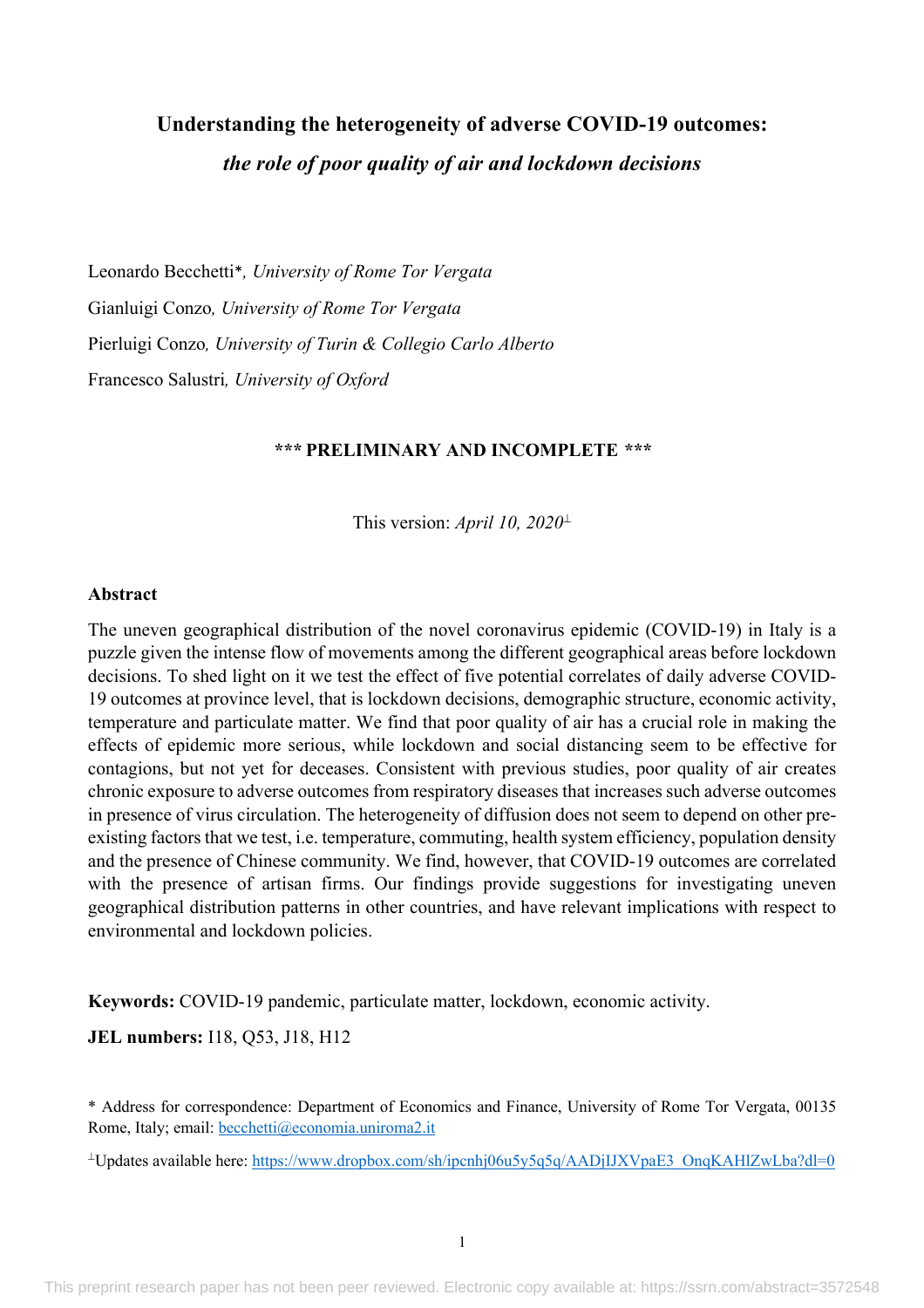## **1. Introduction**

Viruses do not travel alone. They take human beings as means of transport. For this reason, the heterogeneity of the diffusion of the novel coronavirus (SARS-CoV-2, thereafter coronavirus) in Italy is puzzling. As is well known contagions and deaths in Italy are disproportionately concentrated in some provinces of a single region (Lombardia) and, more in general in the North of Italy.<sup>1</sup> Several authors emphasize that the coronavirus has been circulating at least since early January and well before late February, when the first cases were detected (e.g. Zehender et al. 2020).<sup>2</sup> The month before the country lockdown, when the government limited people movement around the country<sup>3</sup>, the flow of commuting between Rome and Milan has been intense, as it has always been in these last years with flight and especially high-speed train connections allowing to move from one city to another in slightly less than 3 hours. If the virus easily jumped from the remote Wuhan to Milan, why did it not across a much shorter distance, i.e. that between Milan and Rome or, more in general, between the North and the South of Italy<sup>4,5</sup>?

An interesting research question is therefore why the intensity of the epidemic (hereon COVID-19) has been so different between the two cities, and in general between different Italian provinces. A first tentative answer is that the virus was not spreading in Rome or in the Center-South before the government restrictions. Those restrictions were therefore crucial to limit the epidemic in these areas, although the anecdotal evidence reported above casts some doubts about this first hypothesis. The second tentative answer is that the virus travelled way before the lockdown, and some concurring factors like pollution, weather conditions, or less intense economic activity made it weaker in areas different from the "epicenter".

Our paper aims to shed light on this puzzle by investigating the relative role of five main factors that might explain the spread of epidemic in Italy, that is lockdowns, demographic structure,

<sup>&</sup>lt;sup>1</sup> As of April 7<sup>th</sup> 2020, Lombardia accounted for 38.6 percent of reported contagions and 58.6 percent of registered COVID-19 deaths.

<sup>2</sup> The authors show that epidemiological tracing, based on phylogenetic analysis of the first three complete genomes of SARS-CoV-2 isolated from three patients involved in the first outbreak of COVID-19 in Lombardy, provided evidence that SARS-CoV-2 was present in Italy weeks before the first reported cases of infection.

<sup>&</sup>lt;sup>3</sup> The decree on the full restriction of movement among regions was enacted only on  $11<sup>th</sup>$  March 2020. The information spillover before the decree was operating led to mass escape from Milan train station toward Southern Italy the days before (see https://www.milanopost.info/2020/03/09/234982/).

<sup>&</sup>lt;sup>4</sup> On  $31<sup>st</sup>$  January 2020 a couple of Chinese tourists who had spent some days in Milan, Parma and Rome (since  $28<sup>th</sup>$  of January) was recovered in serious conditions at the Spallanzani hospital in Rome January) was recovered in serious conditions at the Spallanzani hospital in Rome (https://www.ilgiornale.it/news/roma/allarme-albergo-mio-marito-ha-febbre-1819431.html).

<sup>5</sup> The flow of passengers moving from Rome to Milan (airplane plus train) was around 5.14 millions in 2018. 3.6 millions by train, which is the 70% of the total passengers, the others are by plane (20%) and by car (10%). Sources: https://www.fsitaliane.it/content/dam/fsitaliane/Documents/fsnews/comunicatistampa/2019/dicembre/2019\_12\_05\_NS\_2\_FS\_Italiane\_10\_anni\_AV\_cambiato\_Paese\_e\_vita\_persone.pdf; https://www.ilsole24ore.com/art/roma-milano-7-passeggeri-10-scelgono-treno-AEOuGl5.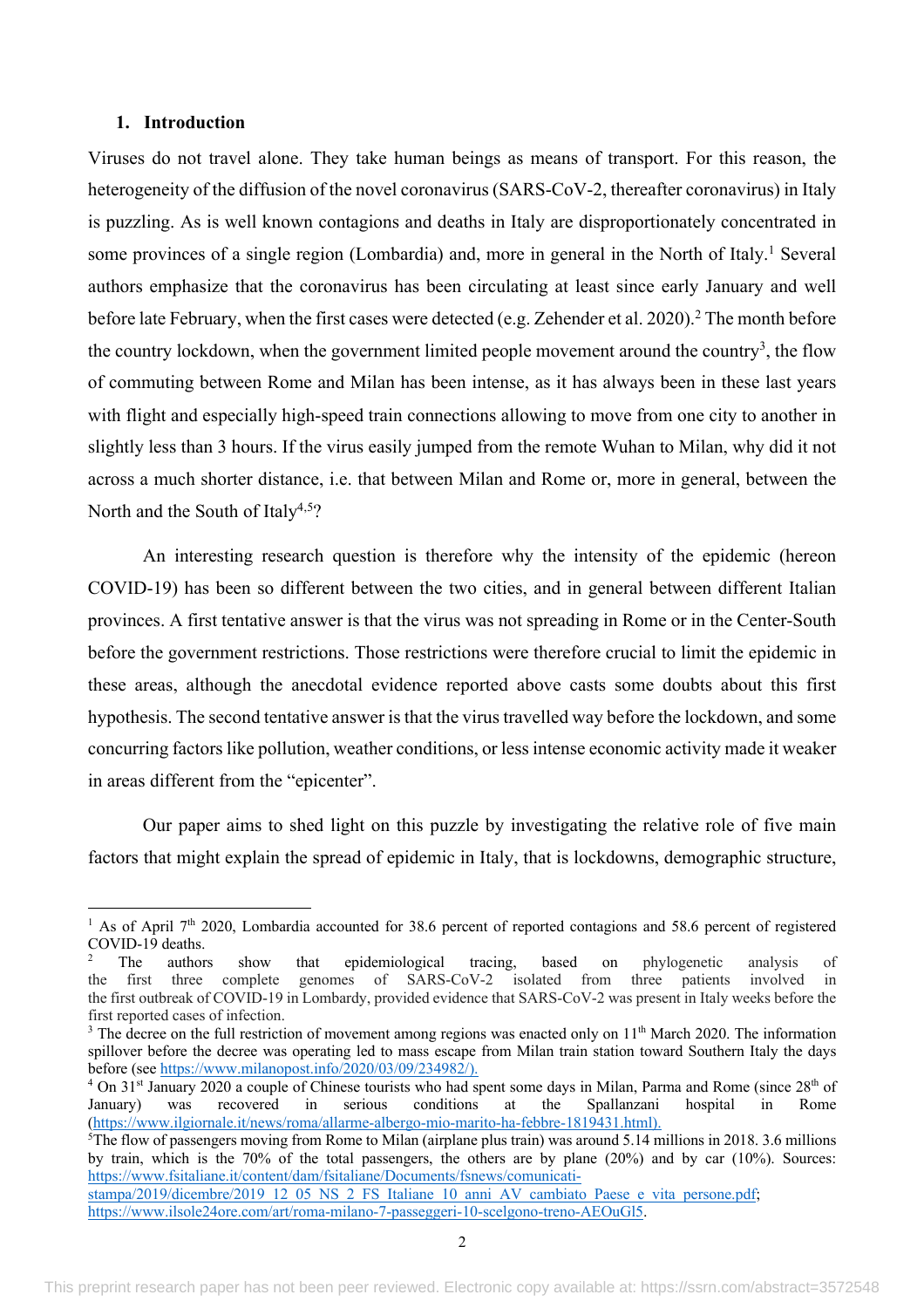climate, pollution, and economic activity. The focus of our research has relevant implications on several dimensions such as subjective wellbeing, health policies, economic conditions and economic policies, not ultimately since – as of April, 7th 2020 – the epidemic in Italy caused 17,127 deaths, stressed the national health system and produced a paralysis of economic activity<sup>6</sup>.

Our empirical approach rests on a multivariate analysis which aims to add original insights from at least three points of view. First, assessing the relative strength of different concurring factors is fundamental to understand the heterogeneous evolution of the epidemic across the country. This approach is a necessary complement to deterministic models, in which nonlinear dynamics of the diffusion emerge as a unique driver. Second, lockdown decisions have highlighted the trade-off between health and economic development goals.

Our findings show that lockdown mitigates contagions, but – as of the time of this study – not yet mortality. This is, however, consistent with epidemiologic predictions of a lag of around 14 days of the effect of restriction policies on new contagions, and other 10-15 days from contagion to an unfortunate decease<sup>7</sup>. Conversely, poor quality of air and the share of small business activity are positively correlated with both outcomes. The role of the micro business activity can be interpreted in the light of the higher fragility of this kind of business to lockdown decisions, of the higher share of manufacturing activity not easily converted to smart work among micro and artisan firms and therefore, presumably, of the higher resistance to the decision to stop economic activity. The positive effect is, however, also consistent with the hypothesis that high economic activity, especially for small businesses, embeds a large volume of human interactions, and hence contagions. Finally, the heterogeneity of diffusion does not seem to depend on other pre-virus factors that we test, i.e. temperature, commuting, health system efficiency, density and the share of Chinese immigrants.

The paper is divided into six sections. In the second section we present our research hypotheses and the related literature. In the third section we illustrate data and econometric model. In the fourth we present descriptive and econometric findings. In the fifth section we discuss our results (limits, policy implications and directions for future research). The sixth section concludes.

<sup>6</sup> According to the National Institute of Statistics, 34% of production was affected by the lockdown, with a negative impact on 385,000 employees. Source: https://www.ilsole24ore.com/art/coronavirus-istat-il-blocco-attivita-economichecolpito-34percento-produzione-ADGG7rI.

 $7$  The World Health Organization report the time from symptoms onset to death ranging from 2 to 8 weeks (see https://www.who.int/docs/default-source/coronaviruse/who-china-joint-mission-on-covid-19-final-report.pdf). In Italy, the median time has been estimated at 9 days (https://www.epicentro.iss.it/coronavirus/bollettino/Report-COVID-2019 30 marzo eng.pdf).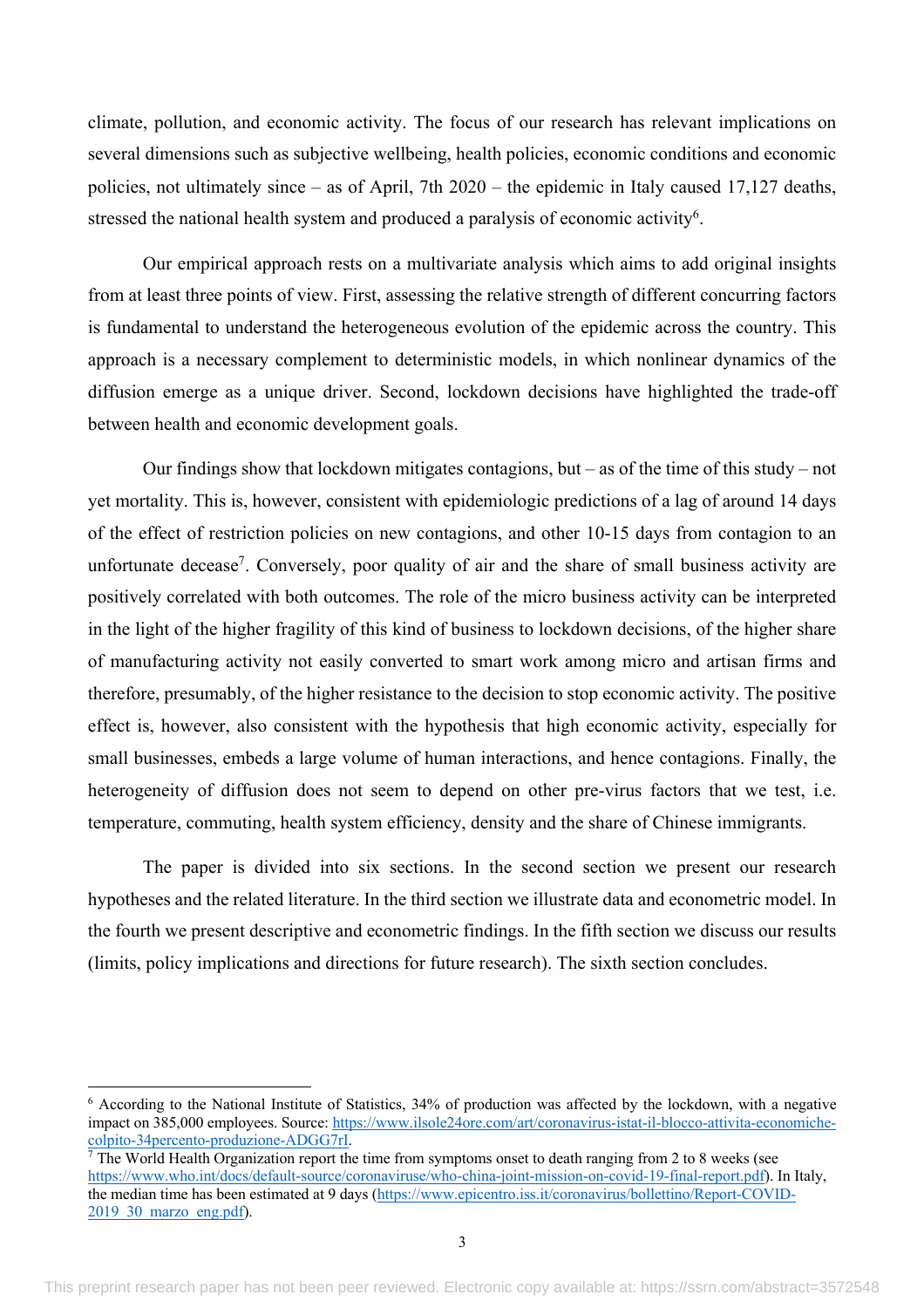#### **2. Background and research hypotheses**

The first hypothesis we test is that *the lockdown measures proved effective in limiting deceases and contagion*  $(H_1)$ .

Human mobility restrictions are considered among the most effective policies to reduce contagion in absence of a vaccine, but their economic costs are huge (Bajardi et al., 2011; Wang and Taylor, 2016; Charu et al., 2017). Fang et al. (2020) calculate that contagion cases would be 64.81% higher in the 347 Chinese cities outside Hubei province, and 52.64% higher in the 16 non-Wuhan cities inside Hubei, without the Wuhan lockdown. The coronavirus mean incubation period, defined as the time from infection to illness onset, has been estimated at 5.2 days (4.1-7.0), with the 95th percentile of the distribution at 12.5 days (Li et al., 2020). Moreover, the majority of people were tested with severe symptoms only (as International guidelines suggested) and with some delay with respect to the day in which the test was recorded (3.6 days according to Cereda et al. 2020). We therefore expect that governmental restrictions reducing the flow of human interactions and imposing physical distance among people have impact, which may be distributed over around 17 days. Thus, we test the effect of the different national, regional, and provincial measures enacted in Italy in the months of coronavirus outbreak. Table 1 lists the restrictions adopted at different governmental levels.

# [Table 1 here]

The second hypothesis we test is that *(historical levels of) particulate matter has a positive and significant role in explaining the geographic variation of the epidemic*  $(H_2)$ . We test this hypothesis on different dependent variables such as the number of contagions and the number of deceases.

There are two hypotheses on the effects of PM2.5 and PM10 as pull factors on COVID-19. The first is that individuals living in highly polluted areas have weaker lungs and reduced capacity to react to respiratory diseases and/or pneumonias and, therefore, also to COVID-19. The second is that PM is a carrier of the virus slowing down its falls from the air (Setti, 2020). The rationale for the first hypothesis is that lung reaction to pneumonia depends on the pulmonary surfactant (a surface-active lipoprotein complex formed by type II alveolar cells). The pulmonary surfactant contributes with minimal diffusion distance and large surface area to the optimal exchange of gases. In essence, a healthy surfactant protects lung collapse at low volumes and tissue damage at high volume levels and allows lungs to inflate much more easily thereby reducing the work of breathing. Pollution and heavy smoke produce abnormalities in surfactant composition thereby making ventilation more problematic and reducing lung "efficiency" (Pastva et al. 2007). Several empirical contributions have found support for this hypothesis on past respiratory diseases. The hypothesis has been tested and not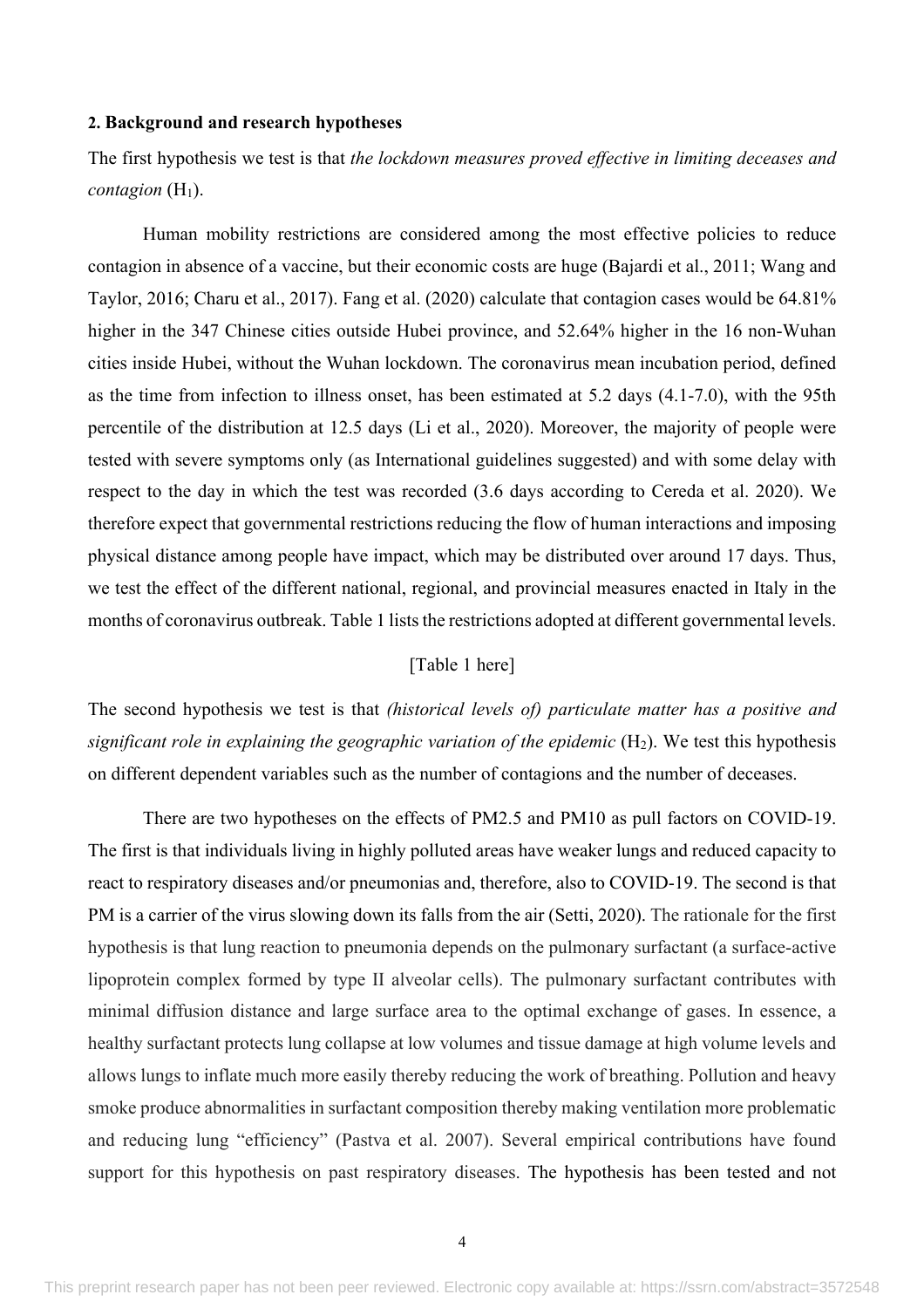rejected by a large body of literature finding correlations between pollution and pneumonia not only for the children but also for the elders.

Relatedly, Binod et al. (2010) find that PM2.5 is significantly associated with hospitalization for pneumonia in Canada, Medina-Ramon et al. (2006) find that PM10 is associated with hospitalization for respiratory diseases in 36 US cities. Zhang et al. (2016) find similar results in a Chinese sample, while Zanobetti and Schwartz (2006) in Boston. Luginaah et al. (2005) report significant correlation between (PM10 and PM2.5),  $NO<sub>2</sub>$ ,  $SO<sub>2</sub>$ , and disease exacerbations, emergency admissions, hospitalizations and mortality in Ontario.

Some of this research has been conducted before the coronavirus outbreak in the areas where the epidemic has been more severe. Zhang et al. (2015) find that ambient PM2.5 has an acute adverse effect on lung function in young healthy adults in Wuhan, with temperature also playing an important role. Santus et al. (2012) find an acute effect of CO, SO<sub>2</sub> and PM<sub>10</sub> on Emergency Rate Admissions for pneumonia in Milan at short daily lags. Zeng et al. (2016) find that smaller particles have been shown to have stronger effects on multiple respiratory diseases and increased hospitalization rates than larger ones; their sedimentation speed is, indeed, lower and exposition to them higher for the human body. Larger particles are filtered by nostrils while smaller ones can reach alveolar cells (Zeng et al., 2016).

A few very recent working papers focus directly on the relationship between pollution and COVID-19 disease. Xu et al. (2020) find that long-term average exposure to fine particulate matter (PM2.5) increases the risk of COVID-19 deaths in the United States (in terms of economic magnitude they find that an increase of 1 g/m3 in PM2.5 is associated with a 15% increase in the COVID-19 death rate). Conticini, Frediani and Caro (2020) argue that pollution can be a co-determinant of the abnormal number of deaths registered in Lombardia and Emilia Romagna. The authors emphasize how the composed air quality index including five pollutants (PM10, PM2.5, O3, SO2 and NO2.9 show that Lombardia and Emilia Romagna are the most polluted in Italy and among the most polluted in Europe). The authors provide medical details on how poor air quality leads to inflammation, eventually leading to an innate immune system hyper-activation which has been observed in COVID-19 patients. They also report how particulate matter (PM2.5 and PM10) can lead to systemic inflammation consisting of an overexpression of PDGF, VEGF, TNFa, IL-1 and IL-6 which can arise even in healthy, non-smoker and young subjects (Pope et al., 2016). The effect is directly related to the length of pollutant exposure (Tsai et al., 2019). They conclude that the elderly who live in the regions with higher intensity of particulate suffered from chronic exposure to air pollution and have higher probability of being affected by virus invasion due to the weakened upper airways defenses.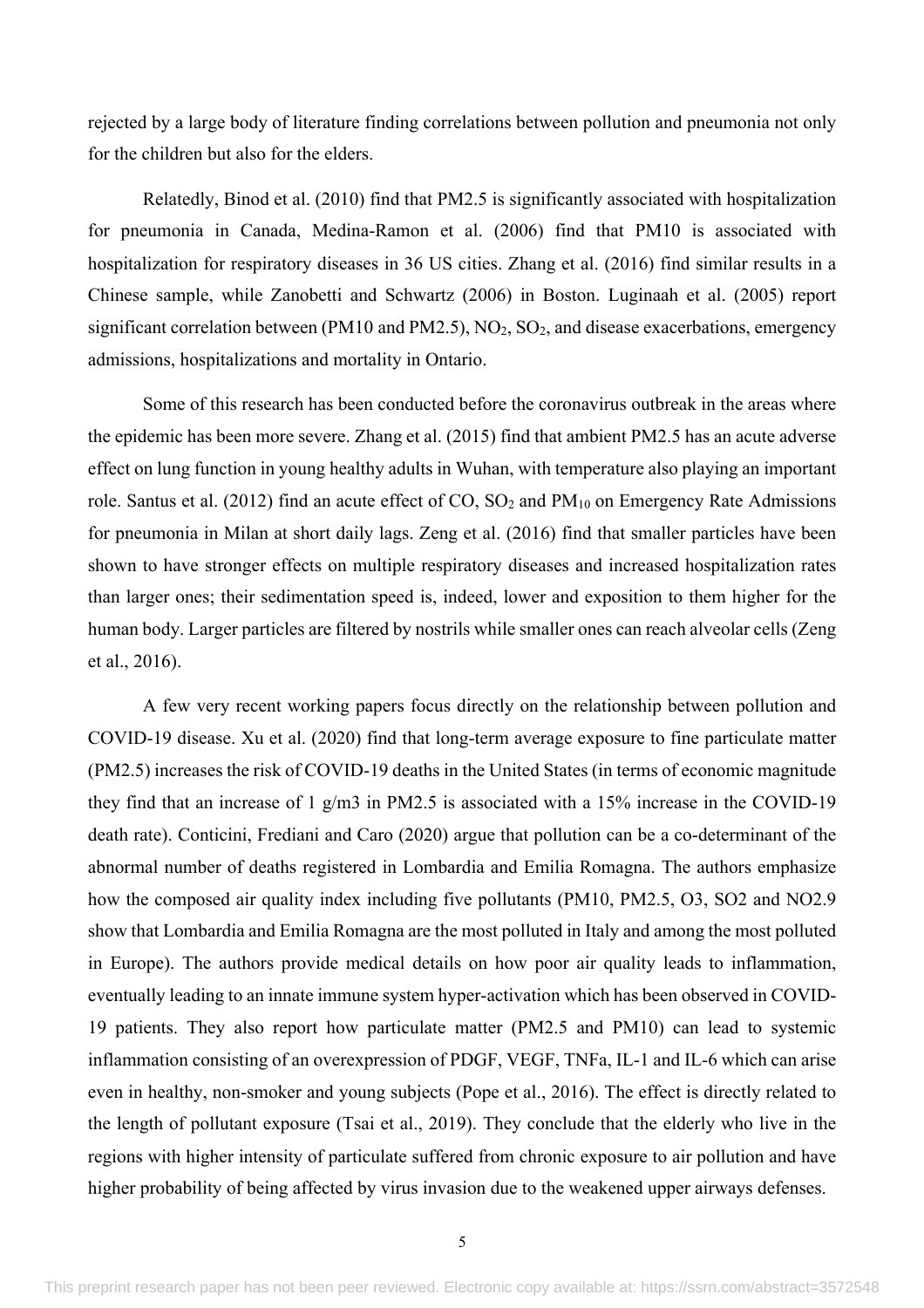The third hypothesis we test is that *temperature has a significant role in explaining the geographic variation of the epidemic (H3).*

Several studies show that virus outbreaks are significantly reduced by high temperature (Lowen et al. 2007; Barreca et al. 2012; Shaman et al 2009, Zuk et al. 2009). Research on past coronaviruses show that they belong to the family of "enveloped viruses" as they are surrounded by an oily coat (a lipid bilayer). Enveloped viruses are more sensitive to temperature since low temperature hardens the coat into a rubber-like state that protects the virus longer when it outside the body. Sayadi et al. (2020) show that areas at higher risk of coronavirus outbreak are those with an average temperature between 5 and 11 C degrees. Bannister-Tyrrel et al. (2020) provide preliminary evidence that higher temperature is associated to lower incidence of COVID-19. Notari (2020) by looking at nonsynchronous data from 42 countries finds a peak of the growth rate of contagion around 7.7 +/- 3.6 C temperature. Bukhari and Jameel (2020) show that 90 percent of cases until March 22, 2020 have been recorded in the 3-17C temperature range and in the 3-9g/m3 humidity range. The authors emphasize how virus diffusion in warmer and more humid areas (regions of the United states such as Texas, New Mexico and Arizona, Asian countries such as Malaysia and Thailand and Middle East countries such as Saudi Arabia), while stronger in others with colder and drier climate (Iran, South Korea, New York and Washington). A similar argument would apply to differences of contagions between North and South of Italy and between Madrid (who has a colder and drier continental climate) and other regions of Spain in the South or closer to the sea. Descriptive evidence on COVID-19 spread in the African region is not at odds with this hypothesis. At 27<sup>th</sup> March the country with the highest number of cases is a country with Mediterranean climate, South Africa (939), followed by country with dry climate such as Algeria, while in most other countries there are only a few cases of imported transmission (OMS, 2020)

The fourth hypothesis we test is that *the pre-virus levels of intensity of local small business activity is positively associated with COVID-19 outcomes (H4).* Small business employers and entrepreneurs live in a competitive environment with reduced social protection in Italy. In most cases they are suppliers of large companies in relationships where they have lower bargaining power that translates into worse trade credit conditions. Moreover, micro and artisan firms are in a higher proportion in the manufacturing sector, with reduced opportunity to convert their activities to smart working. Our assumption is that small business had a relatively lower propensity to stop operation during the epidemic for the expected higher risk of adverse economic consequences from that decision. Moreover, a positive association between economic intensity and COVID-19 outcomes could also be explained by the fact that provinces with a vibrant economic environment also enjoy more human interactions, which contribute to the spread of the disease.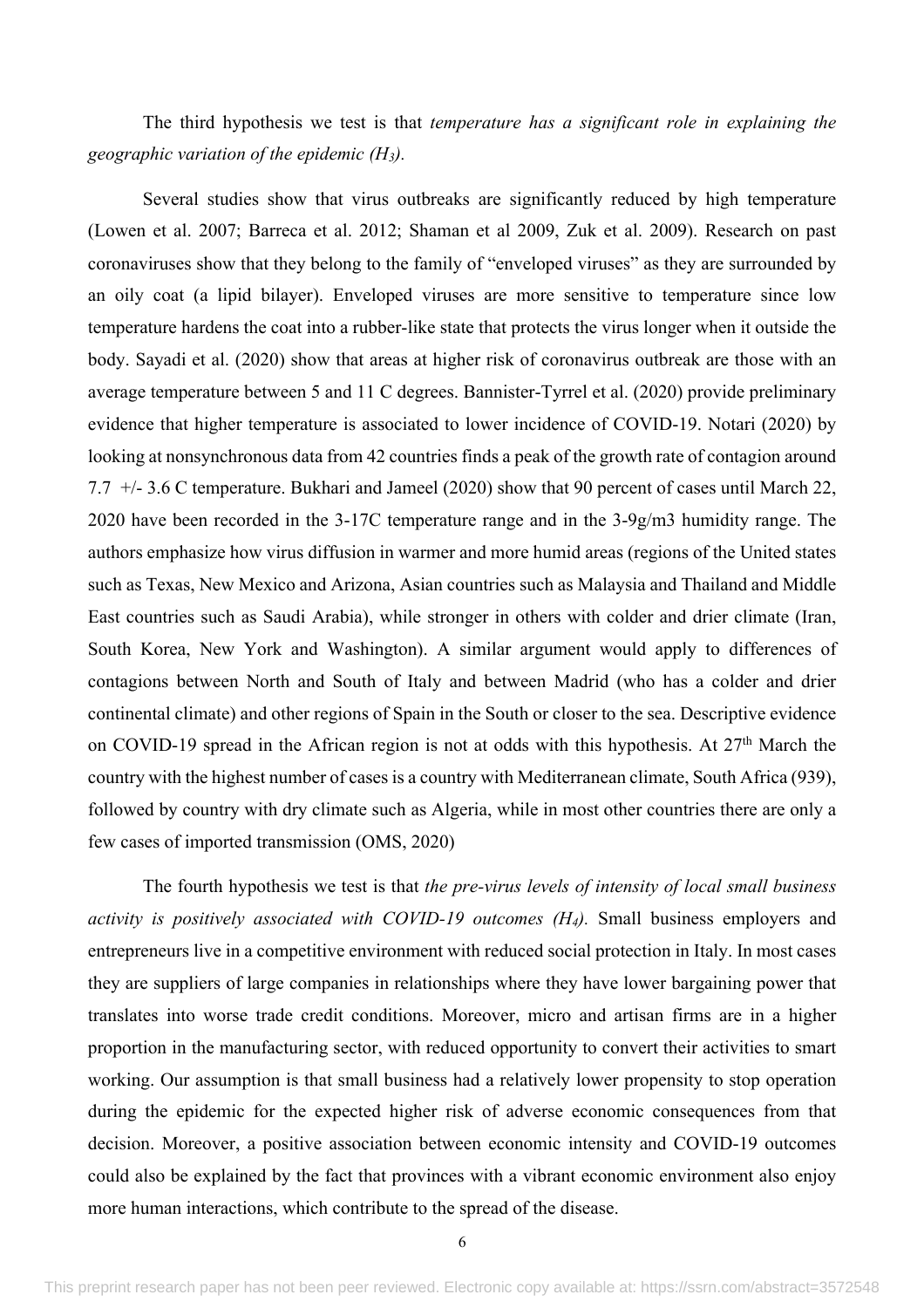Finally, we also test the relative role of other pre-virus factors that might be associated with the COVID-19 outbreak and with its outcomes. We look at social mobility and density since these factors increase the chances of human interactions and hence the spread of the virus. In addition, we account for the heterogeneous efficiency of the local health system across Italian provinces. We also control for the demographic structure of the virus by including in the multivariate analysis also the share of residents aged over 65, bacause this this age group has been shown to be more vulnerable to the virus. Finally, we also test the role of the Chinese community in Italy, since its presence could capture some of the socio-economic exchanges between Italy and China before the outbreak of the virus. It has also to be noted that the Chinese presence in Italy has been connected to the spread of the virus in Italian provinces by anti-immigration supporters. Moreover, Chinese people residing in Italy have been frequently witnessed discrimination during the first days of the COVID-19 outbreak, under the form of physical and verbal violence.

## **3. Data and econometric model**

Our database includes dependent variables related to outcomes of the coronavirus disease and regressors including province time invariant characteristics, national or regional restriction events and time varying variables related to temperature. Among dependent variables we consider current available official data on mortality and diffusion of COVID-19, i.e. the daily number of deaths (from the Italian National Statistics Institute, ISTAT) and new positive cases at province level (from the Italian Civil Protection).

The number of deaths is the daily number of deceases in municipalities that register an increase of at least 20% with respect to daily average number of deaths occurred over the last 5 years. Deaths here are considered as "Cancellati dall'Anagrafe per Decesso", i.e. cancelled from the official census records because of death. We use the daily number of deaths divided by the total population of the municipality (in 2018), from February  $24<sup>th</sup> 2020$  to March  $28<sup>th</sup> 2020$  (last date for which data are available), averaged at province level.

The second dependent variable is the number of daily new confirmed COVID-19 cases, that is the number of new infected patients detected each day. We prefer this measure to the number of net infected patients, where deaths and recoveries of the day are subtracted from the gross value in order to have a cleaner measure of the dynamics of the infection, which does not depend on individuals' ability to recover. This ability might be a function of several observed as well as unobserved province-level characteristics. Notwithstanding possible measurement errors that make the accounting more or less conservative (e.g. due to the region-specific testing capacity), one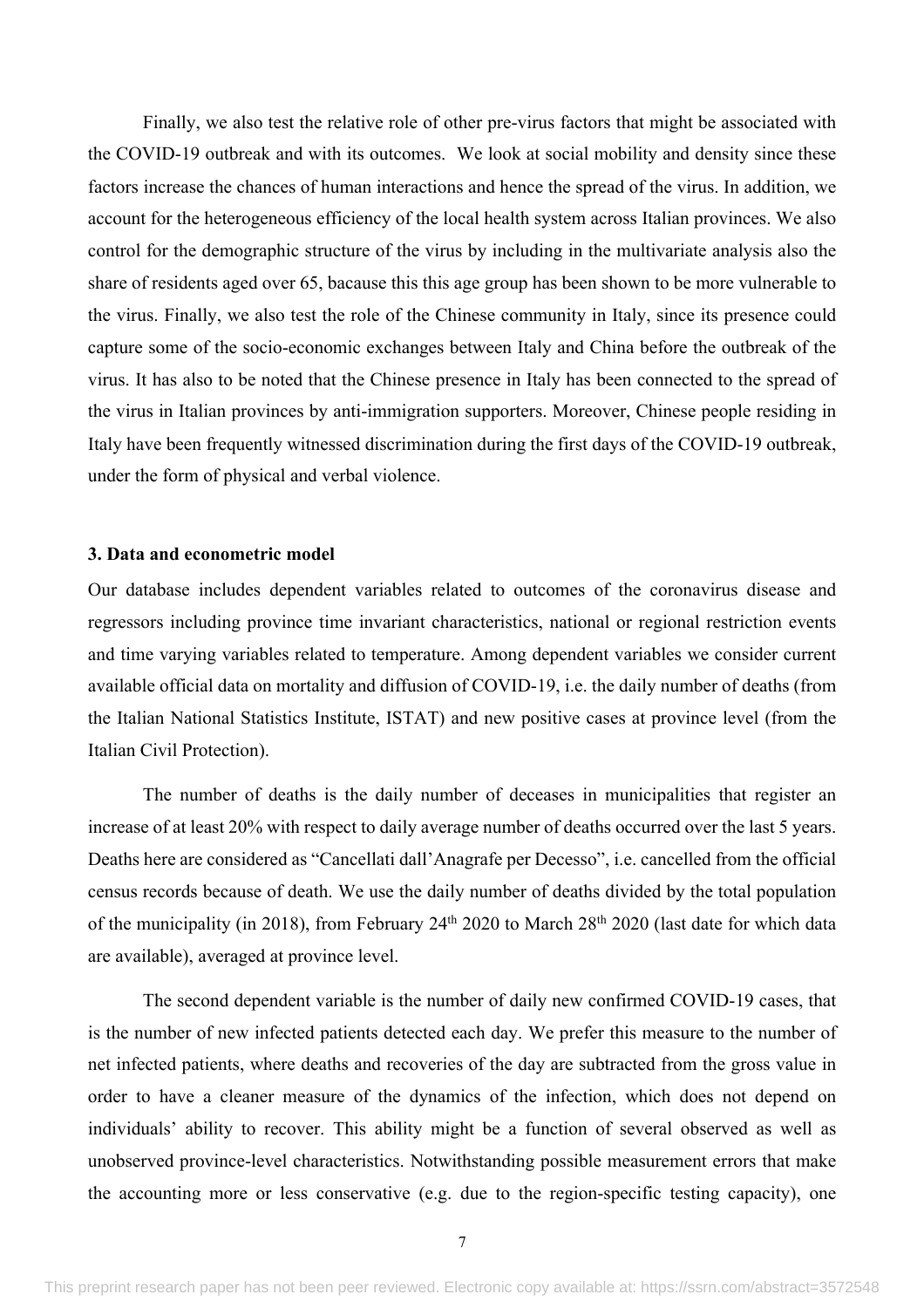advantage of our research is that we limit the analysis to the Italian case and therefore we avoid measurement bias arising from the different approaches followed in different countries. Since the accounting of positive cases is not voluntarily provided by provinces, but officially managed by the same national institutions and its local branches (Civil Protection), we therefore expect that these kinds of measurement bias do not affect our estimates. We consider the daily change in the number of positive cases from February 24<sup>th</sup> 2020 to April 6<sup>th</sup> 2020.

The fully-augmented model we estimate is detailed in the following equation:

*CV19-Outcome*<sup>\*\*</sup>

 $= \alpha_0 + \alpha_1 D a y_{it} + \alpha_2 D a y_{it}^2 + \alpha_3 P M_i$ +  $\alpha_4$ DLockdown<sub>i</sub> +  $\alpha_4$ DHighTemperature<sub>i</sub> +  $\alpha_5$ Artisan<sub>i</sub> +  $\alpha_6$ Density<sub>i</sub> +  $\alpha_7$ Income<sub>i</sub> +  $\alpha_8$ Over65<sub>i</sub> +  $\alpha_9$ Ventilators<sub>i</sub> +  $\alpha_{10}$ InternalCommuting<sub>i</sub> +  $\alpha_{11}$ ExternalCommuting<sub>i</sub> +  $\alpha_{11}$ PublicTransportUse<sub>i</sub> +  $\varepsilon_{it}$ 

where CV19-Outcome is, in turn, the daily change in contagions over local population (*new\_cases\_pc*) or, alternatively, the daily number of deceases over local population (*deaths\_pc*), both per 1,000 inhabitants in province *i* and day *t*.

Regressors include a linear and a quadratic time trend (*Day* and *Day2* ) and a series of province time-invariant characteristics. To test our research hypothesis on the impact of exposure to pollution before the outbreak of the virus, we use PM measures, that is, alternatively, PM2,5 and PM10, which are the two fine particulate matter variables measuring average values in mg/mc registered by environmental monitoring units at province level. Pollution variables are introduced as time-invariant local characteristics based on the research hypothesis  $H_2$  arguing that the variable affecting lung weakness is pollution history, and not the current level of pollution<sup>8</sup>.

In order to take into account the effect of lockdowns (research hypothesis  $H_1$ ), we introduce a dummy variable taking value one from the day after the lockdown decision. The total lockdown decision was taken on the 8<sup>th</sup> of March in Lombardia and 18 provinces of Piemonte, Emilia Romagna and Marche, while on the  $10<sup>th</sup>$  of March it was extended to the rest of Italy (see Table 1)<sup>9</sup>. Hence, the

<sup>8</sup> The EU identifies as dangerous for lung diseases particulate matter (PM2.5, PM10), sulphur dioxide (Sox) and Ozone dioxide (NOx) (see: https://op.europa.eu/webpub/eca/special-reports/air-quality-23-2018/it/). The levels of these polluters in the air depends on the combination of activity of emission sources (house heating, transportation, sources of energy, manufacturing and agricultural activity) with weather and geographical conditions (i.e. Pianura Padana has for its geographical structure lower air circulation). The importance of polluting sources also varies significantly. House heating is by far the most important source for PM (42 percent for PM10 and 57% for PM2.5) while transportation (39 percent) and energy sources (31 percent) for sulphur dioxide.

<sup>&</sup>lt;sup>9</sup> We consider March 10<sup>th</sup> as the decree has been issued on the evening of March 9<sup>th</sup> and, therefore, it has been operating since March 10<sup>th</sup>.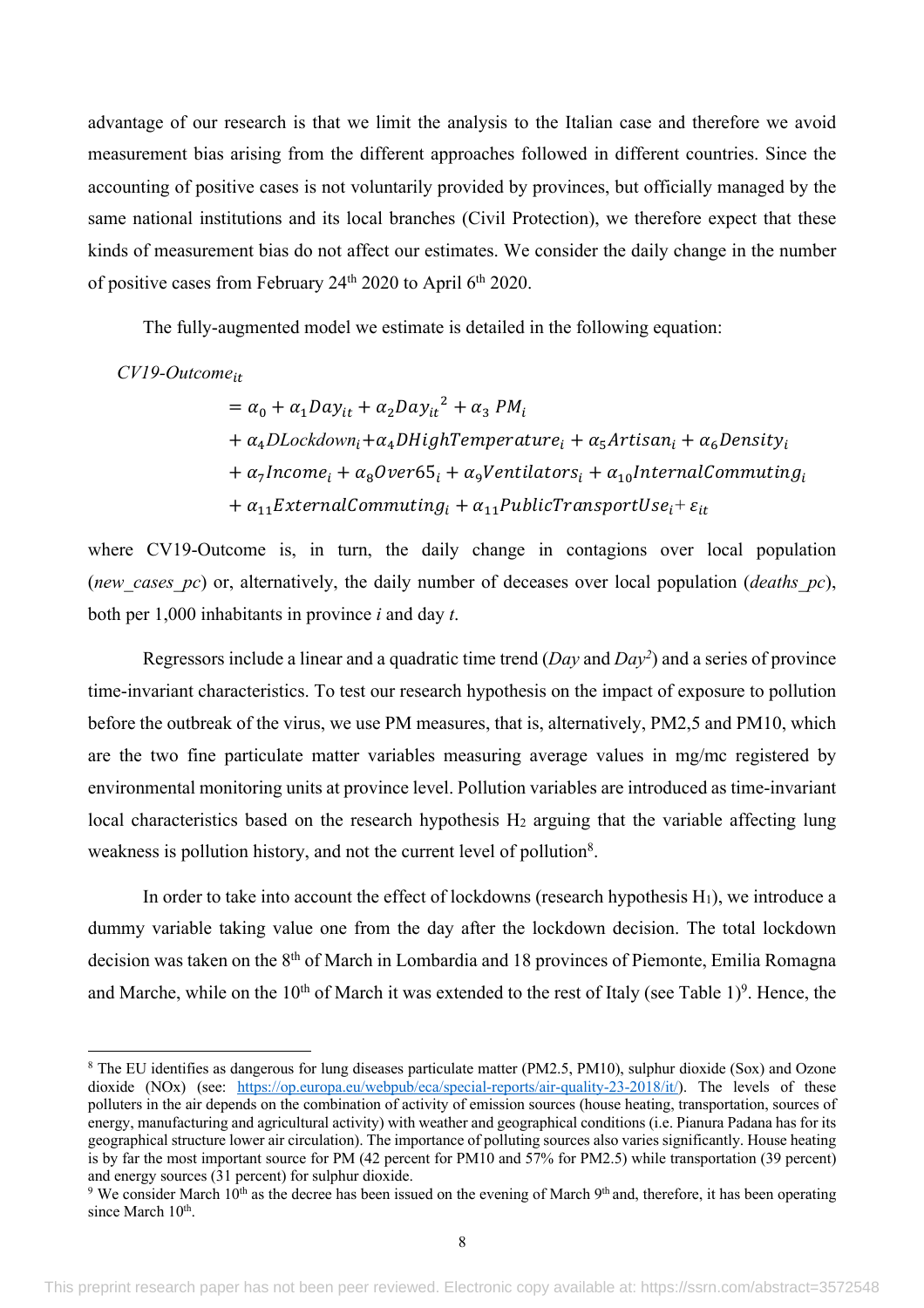dummy variable *DLockdown* is equal to one if province *i* in day *t* was under the total block and zero otherwise. To take into account for a delayed effect of the lockdown, we consider the 5-day lead of the variable *DLockdown*. Note that results are not affected by the choice of the leaded days, but a higher number of leaded days correspond to a higher and stronger effect. This confirm the hypothesis that the lockdown effect is indeed distributed over time.

In order to test research hypothesis H<sub>3</sub>, we introduce temperature in the specification with a dummy taking value one if the three days moving average of minimum temperature was higher than  $12^{\circ}$ C (*DHighTemperature*), considering the 3-days lag of the variable to take into account the time between a possible effect and the illness onset<sup>10</sup>. Hypothesis  $H_4$  is tested by introducing a variable measuring the share of artisan firms at province level (*Artisan*).

As additional controls we use population density, average household disposable income and the share of individuals aged over 65 (*Over65*), both per 1,000 inhabitants. The number of lung ventilators per 1,000 inhabitants is introduced as a proxy for the efficiency of the local health system. In an alternative model-specification we also include the share of Chinese residents to the total number of immigrants at the province level. Another important proxy for contagion power concerns the speed and the amount of individual movements. We therefore include among controls a measure of internal commuting flow (*InternalCommuting*), which is calculated with Census data movement within province *i*, as well as a measure of imported commuting flow (*ExternalCommuting*) with Census data movements into province *i* from other provinces *-I* (both variables are computed per 1,000 inhabitants). We also include another proxy for the frequency of human contacts, i.e. the number of passengers on public transport divided by the total number of residents in the province (*PublicTransportUse*) and multiplied by 1,000. Standard errors are clustered at regional level in order to account for error correlation within the region where our unit of observation (province) is located.

Further details on the construction of all the variables are in Table 2.

[Table 2 here]

# **4. Empirical findings**

Summary descriptive findings of the variables used in our specification are presented in Table 3.

[Table 3 here]

 $10$  Results are not significantly affected either by the days of the moving average or by the lagged days considered. Results from a further investigation on delayed effects of temperature on the virus will be published in a new version of this working paper.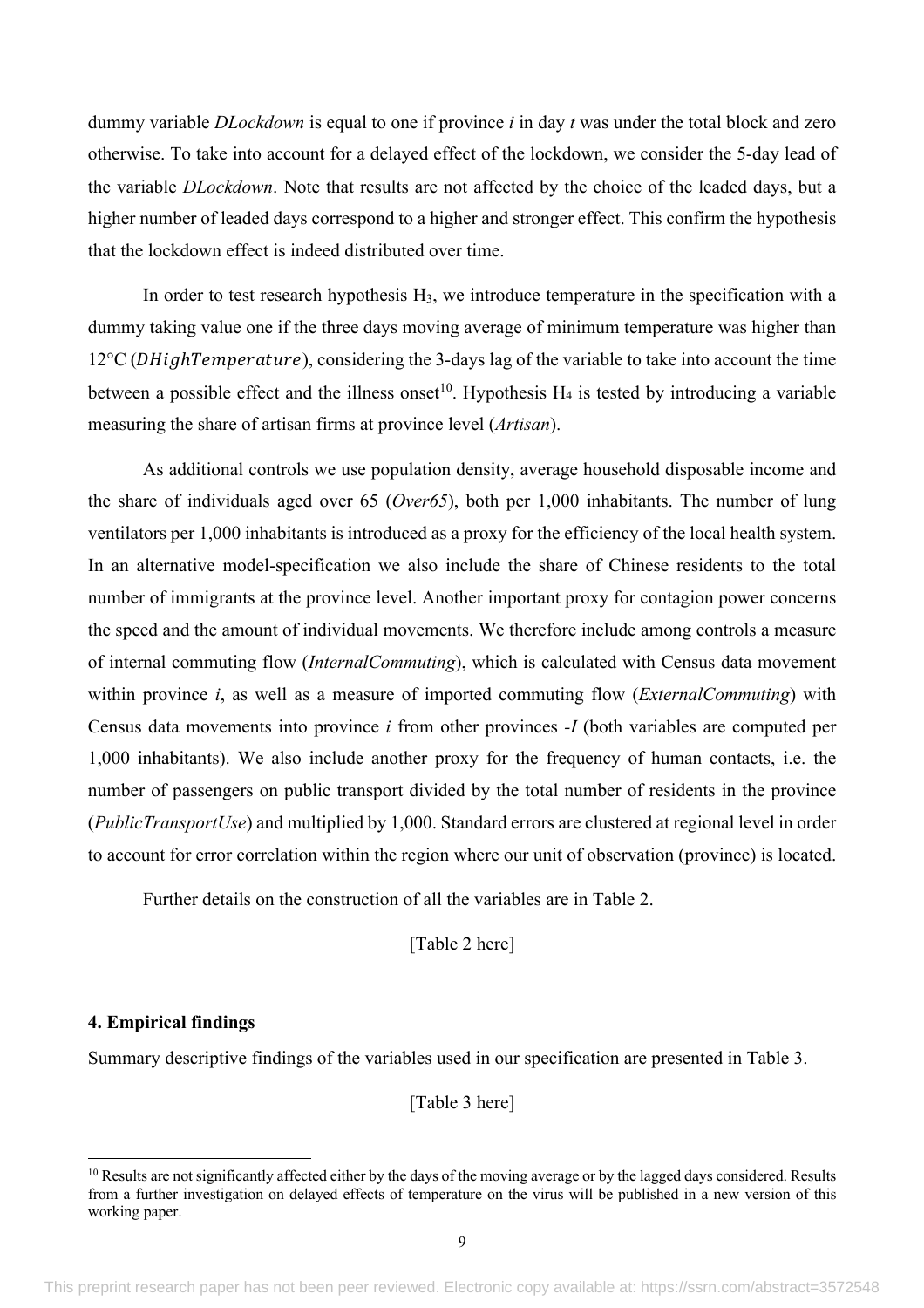The first estimates are OLS cross-sections, including the aforementioned major correlates of new positive cases as of March,  $31<sup>st</sup> 2020$  (Table 4) and deceases (Table 5).

# [Tables 4-5 here]

These preliminary estimates show that income, economic activity and pollution are significantly correlated with the COVID-19 outcomes. More specifically, provinces with high levels of PM10 (Table 4-5, Column 1) and PM2.5 (Table 4-5, Column 2), as well as with high economic activity tend to have also worse outcomes in terms of contagion and deceases. In terms of magnitude, the PM10 coefficient imply that moving from the provinces with the lowest to the highest PM10 level implies an increase of 40 new cases per day (1200 per month) and 13.5 additional deaths per day (405 per month).

In order to exploit the time dimension of the dataset, we perform a pooled OLS estimate including also the time trend (and its square) as well as the lockdown indicator. Findings reveal that the COVID-19 outcomes follow an inverse U-shape exponential dynamic (the *Day2* variable is negative and significant) that seems to be halted by the lockdown decisions (Tables 4-5, columns 3- 4). As in the previous estimates, other significant variables are exposure to particulate matter (both PM2.5 and PM10 used alternatively), and the share of artisan firms. The share of over-65 individuals is negatively correlated with contagion, yet not with mortality. This could be explained by the fact that this age class might have responded more quickly to the restrictions and/or by the advices provided by central and local authorities.

The last empirical strategy rests on OLS panel fixed-effects. Of course, province timeinvariant characteristics would be absorbed in the intercept in those models. We therefore test whether the above-mentioned pre-virus province characteristics differentially affect the *trend* of contagion and mortality. To this purpose, we interact the time variable (*day*) with each time-invariant control that has been included in the previous estimates. The advantage of this model is that it allows to net out the confounding effects of unobserved time-invariant factors.

# [Table 6 here]

Results are reported in Table 6 and highlight, again, the role of two main factors. First, the lockdown effect is negative and significant, yet only for contagion. This might be interpreted in the light of the larger time mortality needs in order to respond to the lockdowns relative to contagion. In other terms, contagion adjusts more quickly than mortality to lockdown decisions. Second, the role of PM10 or PM2.5 is confirmed also under this stricter analysis. More specifically, this interaction captures the "slope" effect of historical pollution on COVID-19 outcomes; in other terms, it measures the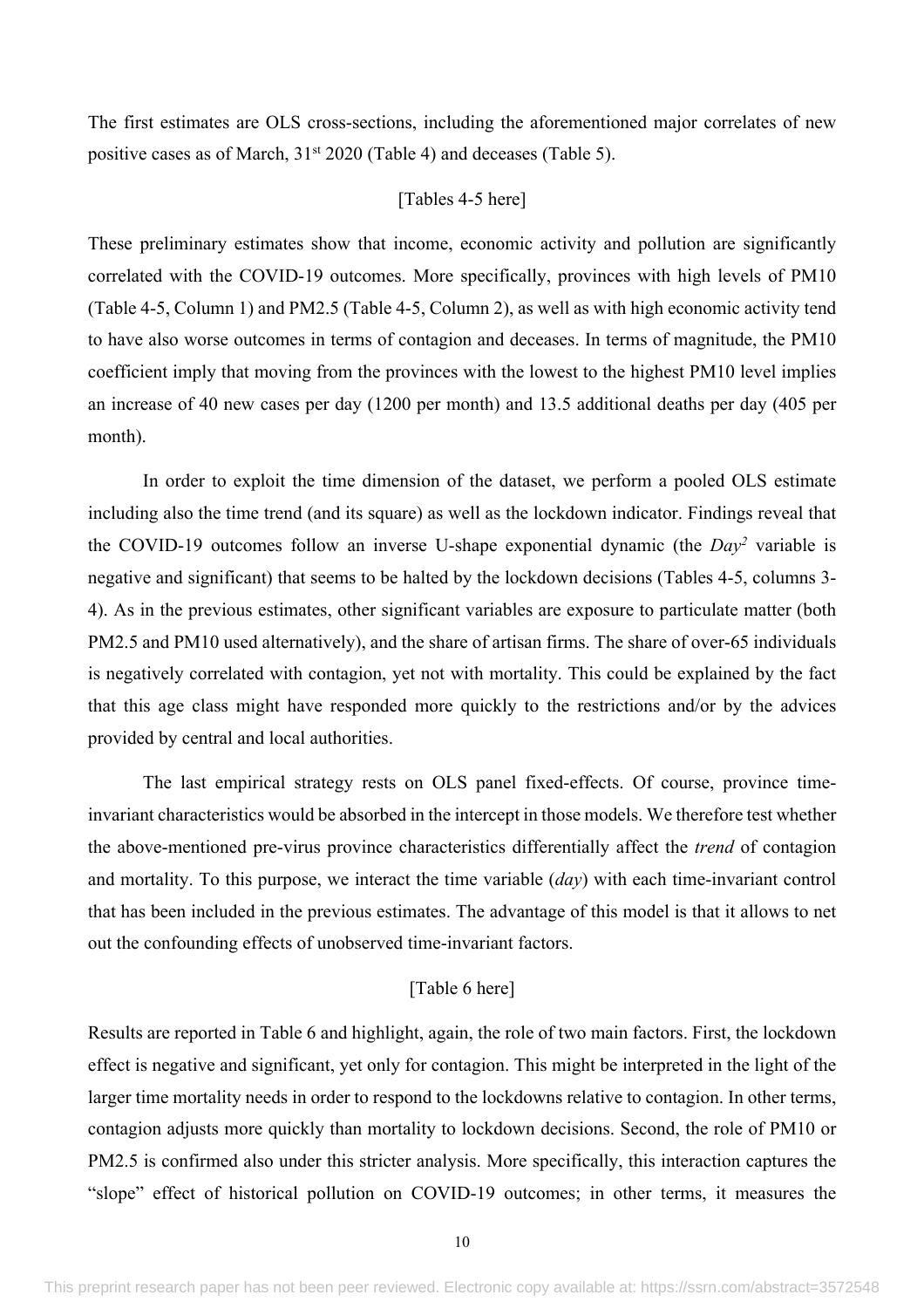differential trends of contagion and mortality by levels of preexisting pollution. Note that the mean effect of pollution is absorbed into the intercept and not identifiable in these kinds of estimate.

In order to have a clearer interpretation of this interaction, we generate two sets of graphs. First, we plot the estimated margins of the interaction between pollution (PM10 or PM2.5, alternatively) and time trend in the previous fixed effect estimate, at three different values of pollution (selected so as to maximize the number of observations). Results in Figure 1 show that there are significantly different trends in mortality and in contagion by pre-virus levels of particulate matter.

# [Figure 1 here]

The second check for significantly different COVID-19 trends by pollution is carried out by reestimating the OLS panel fixed-effects model and including only dummy variables for each day, jointly with the interaction between these dummies and an indicator for provinces where the pollution variable (PM10 or PM2.5, alternatively) is above the country median. The country median split reduces possible concerns of arbitrary selection of values in the estimated margins<sup>11</sup>. Figure 2 plots the estimated margins of this model, with red bars identifying the day in which restriction policies were introduced. The figure shows that – net of all other province time-invariant factors – contagion and mortality tend to grow more rapidly in provinces that were highly polluted before the outbreak of COVID-19.

# [Figure 2 here]

Overall, our empirical findings show a significant and robust role of lockdown policies in reducing contagion, and a negative correlation between pollution levels and both the COVID-19 outcomes under scrutiny. Moreover, the share of artisan firms has a positive and significant effect on both dependent variables. Our interpretation to this result (consistent with anecdotical evidence<sup>12</sup>) is that micro-firms are the most fragile part of the productive environment and therefore less likely to stop down after the beginning of the epidemic to avoid the risk of default. Moreover, a higher proportion of them operates in the manufacturing industry, and have relatively lower chances to shift to smart working during the epidemic. We cannot however exclude that the positive and significant coefficient

<sup>&</sup>lt;sup>11</sup> Standard errors are clustered at region level as above; clustering at province levels produces more precise estimates (available upon request)

 $12$  A well-known case here is that of Arzano Lombardo where at end February appeared the first contagion cases in the province of Bergamo. Due to the strong relevance in terms of small-medium business the authorities decided not to create a red zone there, differently from what happened in Codogno. The outcome has been a strong diffusion of contagion and a number of deaths largely exceeding those of the previous year in the same month (100 against 10). Beyond authorities' decision we interpret the significance of this variable as the push from small corporate owners not to close their activities due to the fear of default and the effect of this decision on the number of adverse COVID-19 outcomes. https://www.ilpost.it/2020/04/01/disastro-alzano-lombardo-nembro/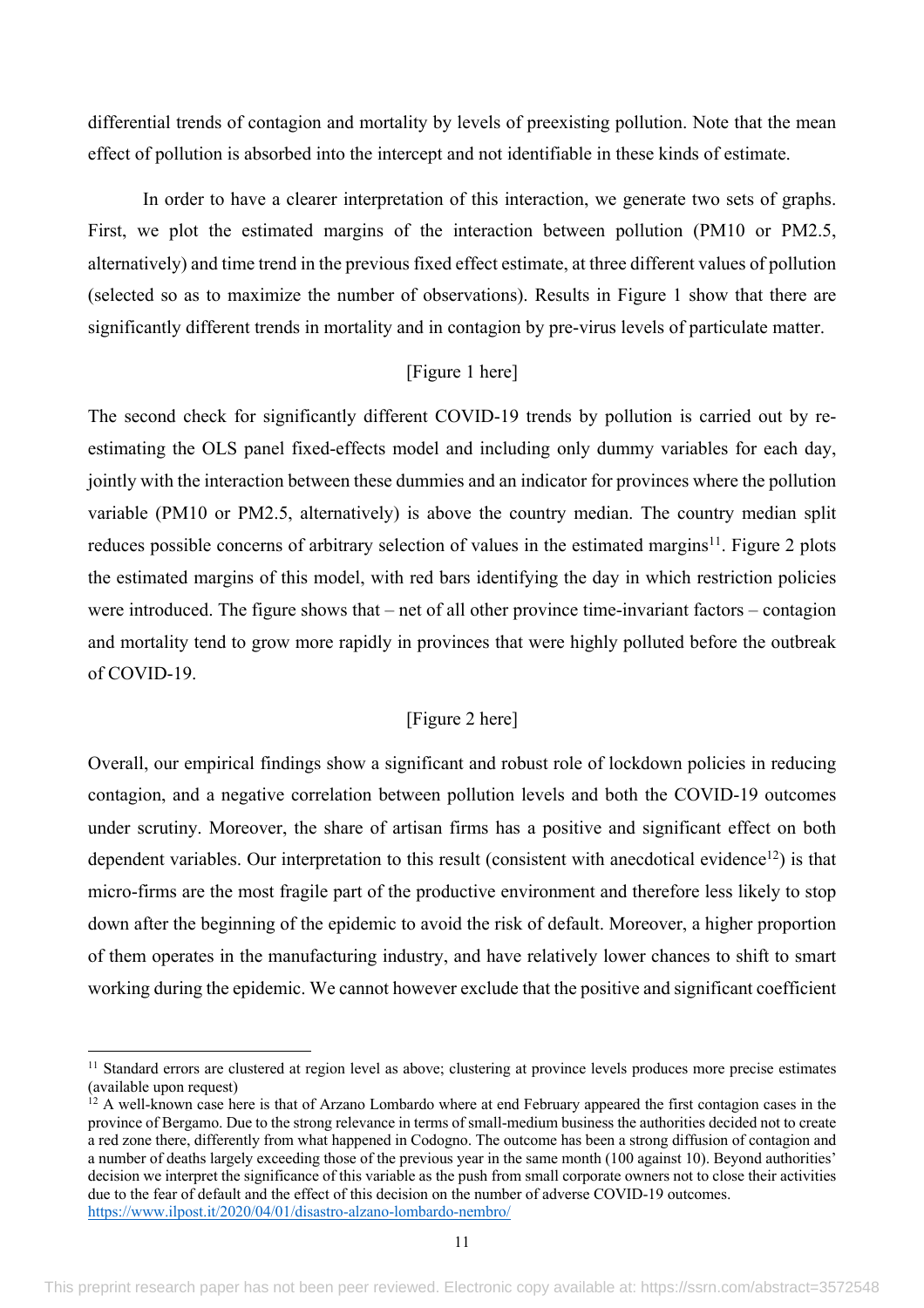of the artisan variable conceals the effect of human interactions, which are typical of areas with higher economic activity, and therefore correlated with the spread of the virus. Diagnostics on goodness of fit of our models highlight that our models explain about 30-40% of the total variability of the dependent variables.

As a final test, we assess the relative role of the presence of the Chinese community in the spread of the disease. In the fixed-effects OLS regression of contagion, we also include an interaction term between the share of Chinese immigrants over total population (at the province level) with the time dummy (as in models in Table 6, columns 1-2). The interaction is positive but not statistically significant, with  $\beta = 0.00514$  and  $p = 0.495$  in the estimate with PM10, and  $\beta = .00358$  and  $p =$ 0.731 in the estimate with PM2.5 (available upon request).

# **5. Discussion**

While preliminary, our findings have several limitations and implications for future research. The significance of our regressors do not necessarily imply causality and, based on the characteristics of our data, we do not obviously have the possibility to test causality with a proper counterfactual or through a randomized experiment. Refinements in this direction with quasi-experiment and instrumental variable approaches (on which we are currently working) will, however, be important since policy implications from our results can be drawn only by assuming that our results hide - as we strongly suspect - causality links.

We also acknowledge a number of limitations due to the quality of data. First, the COVID-19 test policy in Italy was different over time and across regions. Initially, tests were performed to suspected patients who present to hospital and/or people who have been in contact with positive cases; then, only patients with severe symptoms were tested. More recently, tests were also performed to suspected people with no severe symptoms. In addition, some regions and provinces, adopted a policy to test only patients with severe symptoms in different periods<sup>13</sup>. Second, the available data on mortality record only municipalities with more than 10 deaths as of March, 28<sup>th</sup> 2020, and with a mortality difference between the first three months of 2020 and the average for the same period between 2015 and 2019 being greater than 20%<sup>14</sup>. While this represents a selection bias as the data automatically excluded municipalities with low death or no significant difference with respect to past mortality rates, our results apply to the most affected subsample, and therefore may be interpreted as

<sup>&</sup>lt;sup>13</sup> For instance, in the municipality of Vo' all population was tested on 28 February 2020 (source: https://www.ansa.it/sito/notizie/cronaca/2020/02/28/zaia-da-test-vo-studio-epidemiologico\_2c3d88f3-6a4a-4e00-b255- 9e1e2feb2768.html).

<sup>&</sup>lt;sup>14</sup> See https://www.istat.it/it/files//2020/03/Il punto sui decessi 9 aprile 2020.pdf, footnote 1.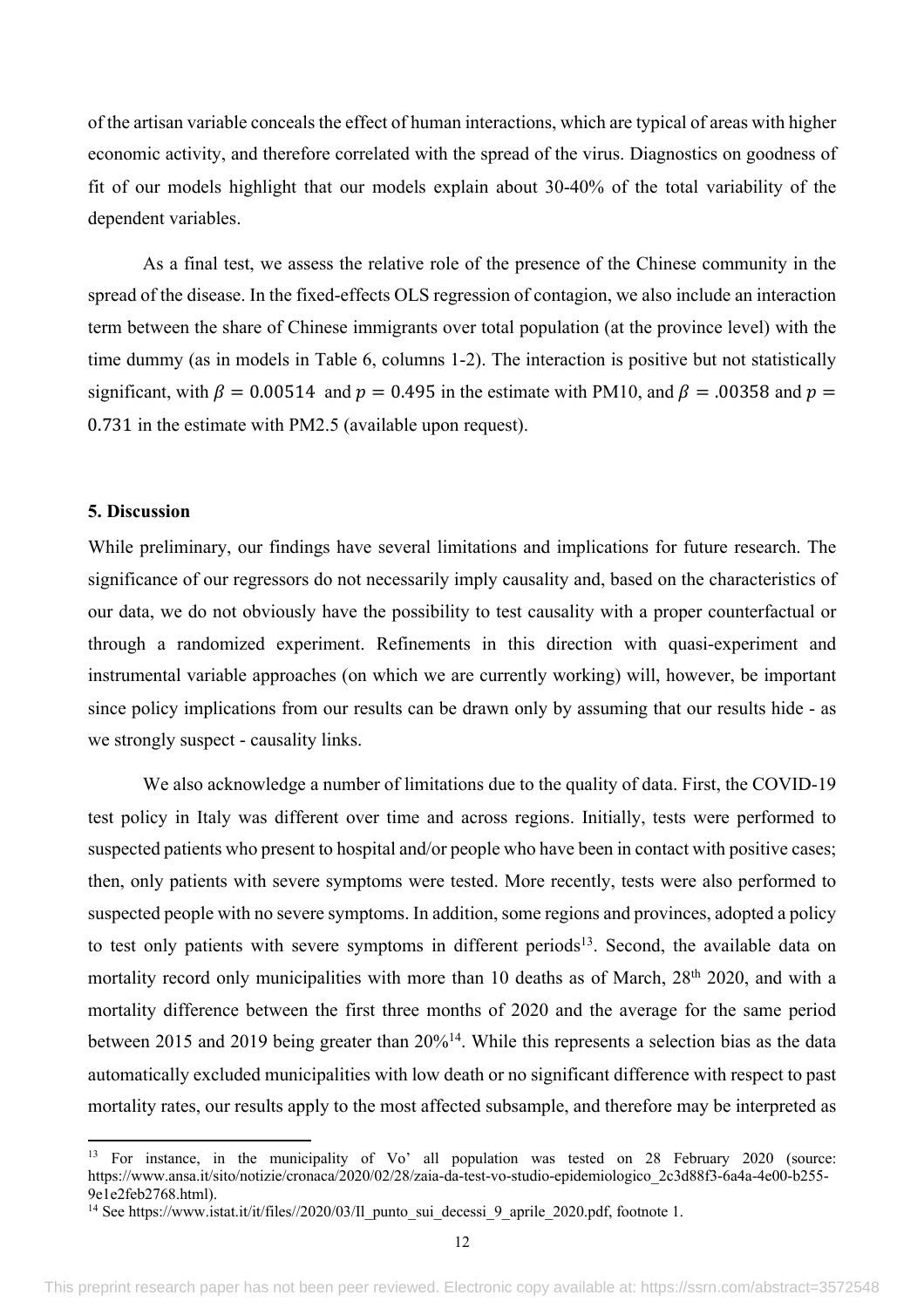an "intensity" effect on most affected provinces. More research is, however, needed on the refinement of our dependent variables.

Another important direction for future research relates to the extension of the multivariate model testing simultaneously the four potential drivers of contagion on larger datasets at council level in Italy (on which we are currently working for a revised and complete version of this article) or on dataset including other affected countries.

# **6. Conclusions**

Our investigation started from the observation of the uneven distribution of contagion across Italian provinces. The survey of the literature on drivers of COVID-29 and other respiratory diseases indicates five major potential drivers: lockdown decisions, economic activity, frequency of people interactions in the area, pollution and weather (e.g. temperature).

Our findings show that spread and severity of contagion is significantly associated to lockdown decisions, to factors affecting the quality of air (and especially fine particular matter) and the intensity of small business activity. We find that the presence of micro (artisan) firms is positively correlated with contagion and mortality, suggesting, on the one hand, a certain degree of resistance by small business to lockdown policies, and, on the other, the presence of high economic activity, which conceals human interactions (and hence the spread of the disease). Two other important conclusions can be drawn from our findings. First, at the time of this paper, lockdowns seem effective in limiting contagion, while not yet mortality. This is, however, consistent with epidemiological predictions on the lag between social-distancing policies and their effects first on contagion and then on deceases. Second, the quality of air is a strong predictor of contagion and mortality: pre-existing levels of PM10 and PM2.5 are positively correlated with both the COVID-19 outcomes under investigation. Finally, contrary to anecdotical stereotypes, we do not find evidence that the presence of Chinese immigrants correlates significantly with the diffusion of the virus.

Several policy implications can be drawn if findings presented in our paper hide causality links. Some of the factors significantly correlated with COVID-19 outcomes are under human controls: lockdown policies, economic activity and, for most part, pollution. With reference to the latter, according to AEA (2017) the sources of PM2.5 are for 94% under our control (57% urban heating, 11 percent transportation; 12 percent energy; 10 industry, 4 percent agriculture) with only 6 percent depending on factors outside our control, such as atmospheric dusts. Climate outcomes, instead, (wind, humidity and temperature) are for the most part beyond our control.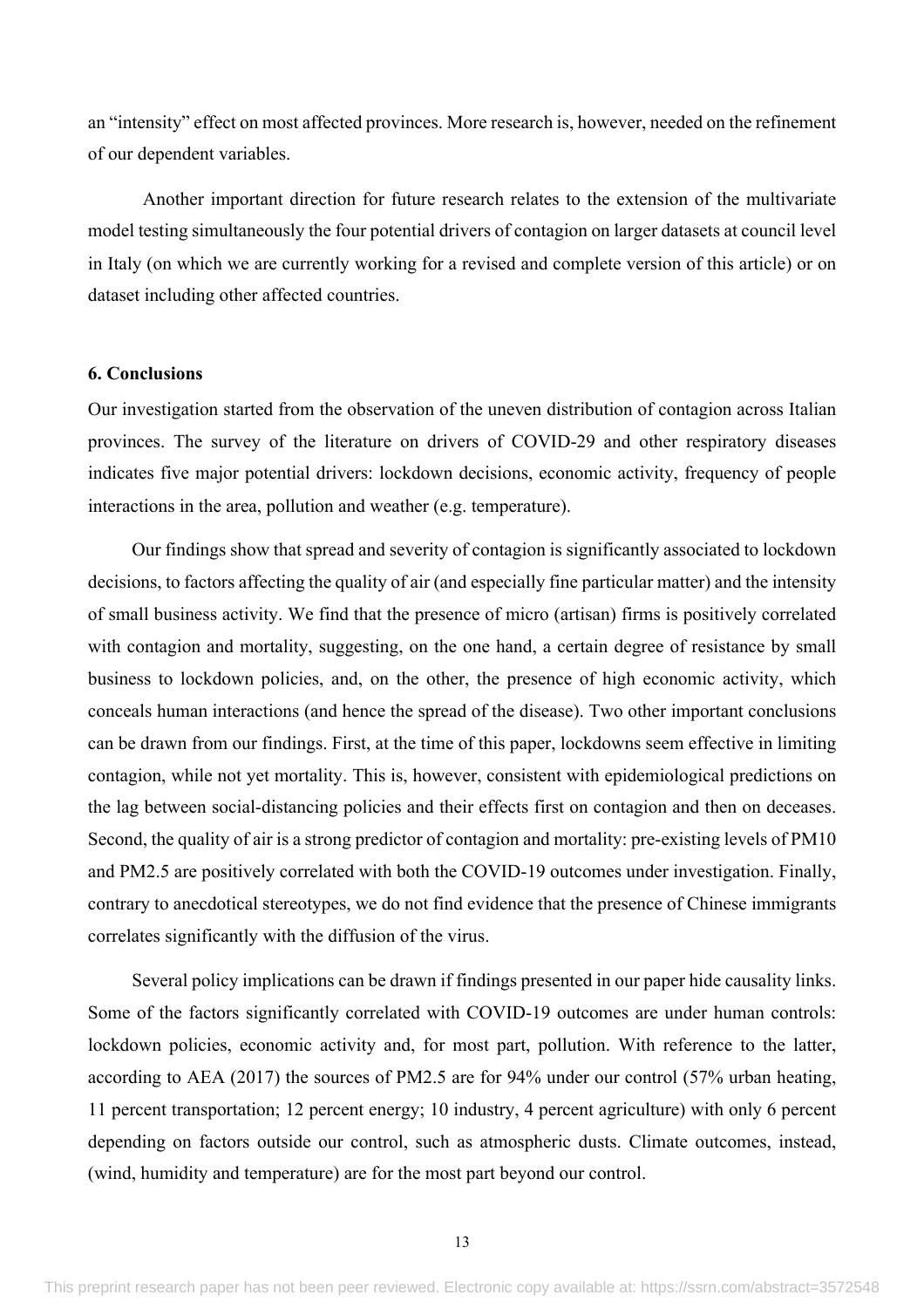Hence it is in our power to reduce exposure of the global community to this risk factor. The most effective action concerns improved ecological efficiency of urban heating. Several countries including Italy have launched tax allowance policies to stimulate investment in energy efficiency of buildings. Such programs need to be constantly revised in order to account for technological change in order to redirect incentives toward the most effective energy-efficiency investment. Efforts to reduce the impact on pollution of mobility, sources of energy and production in industry and agriculture are also important.

Our findings provide preliminary evidence that can be useful to calculate the trade-off beyond lockdown decisions, but with one caveat. The magnitude of the lockdown effect implied by our estimates is much lower than the actual effect of the lockdowns since it measures just the fall in contagions after the lockdown starts being effective. In order to calculate the total effect, we need to have an approximation of the counterfactual (the evolution of the epidemics without lockdown), which requires several assumptions and it is hard to evaluate, yet it is in the future steps of this research.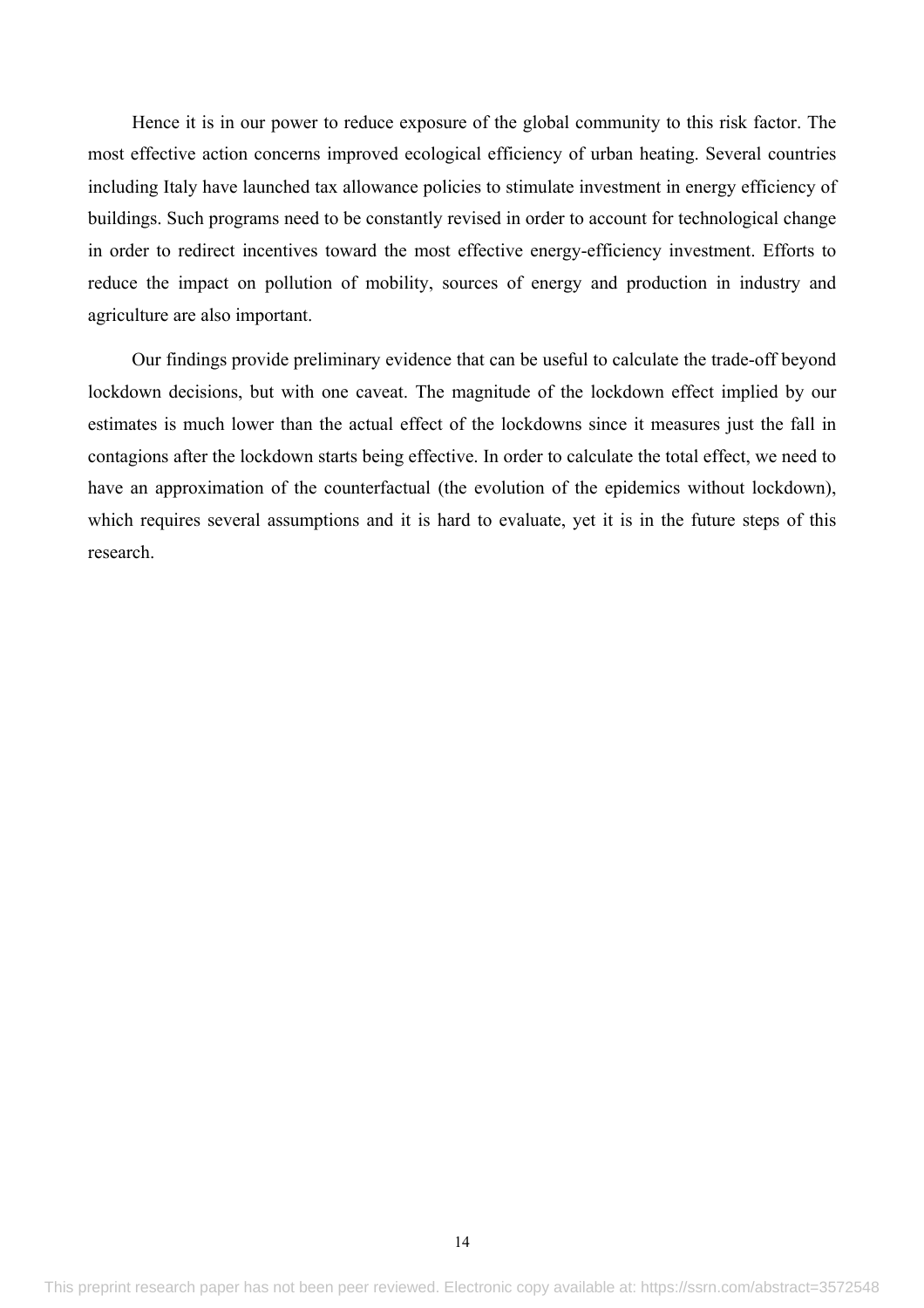#### **References**

AEA "Air quality in Europe — 2017 report" (2017).

- Bajardi, P., C. Poletto, J. J. Ramasco, M. Tizzoni, V. Colizza, and A. Vespignani (2011). Human mobility networks, travel restrictions, and the global spread of 2009 h1n1 pandemic. *PloS one* 6 (1).
- Barreca AI, Shimshack JP. (2012) Absolute humidity, temperature, and influenza mortality: 30 years of county-level evidence from the United States. *Am J Epidemiol*; 176 Suppl 7: S114-22. 11.
- Bukhari, Qasim, and Yusuf Jameel. "Will Coronavirus Pandemic Diminish by Summer?. (2020). " *Available at SSRN 3556998*
- Charu, V., S. Zeger, J. Gog, O. N. Bjørnstad, S. Kissler, L. Simonsen, B. T. Grenfell, and C. Viboud (2017). Human mobility and the spatial transmission of influenza in the united states. *PLoS computational biology* 13 (2), e1005382
- Conticini, Edoardo, Bruno Frediani, and Dario Caro. (2020) "Can atmospheric pollution be considered a cofactor in extremely high level of SARS-CoV-2 lethality in Northern Italy?." *Environmental Pollution*: 114465.
- Cereda, D., Tirani, M., Rovida, F., Demicheli, V., Ajelli, M., Poletti, P., & Merler, S. (2020). The early phase of the COVID-19 outbreak in Lombardy, Italy.
- Duan, Zheng, et al. (2016) "Fine particulate air pollution and hospitalization for pneumonia: a case-crossover study in Shijiazhuang, China." *Air Quality, Atmosphere & Health* 9.7: 723-733.
- European Court of Auditors (2018) Air pollution: EU citizens' health still not sufficiently protected, warn Auditors,

https://www.eca.europa.eu/Lists/ECADocuments/INSR18\_23/INSR\_AIR\_QUALITY\_EN.pdf

- ISS (2020) Characteristics of COVID-19 patients dying in Italy Report based on available data on March 26th, 2020
- Ispra (2018) XIII Rapporto Qualità dell'ambiente urbano Edizione 2017
- Krewski, D. (2009) Evaluating the effects of ambient air pollution on life expectancy. *N. Engl. J. Med.*, 360, 413–415.
- Fang, Hanming, Long Wang, and Zoe Yang. (2020)"Human Mobility Restrictions and the Spread of the Novel Coronavirus (2019-nCoV) in China.", mimeo.
- Le Mesurier, S. M., Stewart, B. W., O'Connell, P. J., & Lykke, A. W. J. (1979). Pulmonary responses to atmospheric pollutants. II. Effect of petrol vapour inhalation on secretion of pulmonary surfactant. *Pathology*, *11*(1), 81-87.
- Li, Qun, Xuhua Guan, Peng Wu, Xiaoye Wang, Lei Zhou, Yeqing Tong, Ruiqi Ren et al. (2020) "Early transmission dynamics in Wuhan, China, of novel coronavirus–infected pneumonia." *New England Journal of Medicine*.
- Lowen AC, Mubareka S, Steel J, Palese P. (2007) Influenza virus transmission is dependent on relative humidity and temperature. *PLoS Pathog*; 3(10): 1470-6. 10.
- Luginaah IN, Fung KY, Gorey KM, Webster G, Wills C. (2005) Association of ambient air pollution with respiratory hospitalization in a Government-designated "Area of Concern": The case of Windsor, Ontario. *Environ Health Perspect.*, 113: 290-296. 10.1289/ehp.113-a290.
- Medina-Ramon M, Zanobetti A, Schwartz J (2006) The effect of ozone and PM10 on hospital admissions for pneumonia and chronic obstructive pulmonary disease: a national multicity study. *Am J Epidemiol*  163(6):579–588.
- Mohammad M. Sajadi, MD, Parham Habibzadeh, MD, Augustin Vintzileos, PhD, Shervin Shokouhi, MD, Fernando Miralles-Wilhelm, Anthony Amoroso, M (2020)D1,2 Temperature, humidity, and latitude analysis to predict potential spread and seasonality for COVID-19 *Available at SSRN 3550308* .
- Neupane B, Jerrett M, Burnett RT, Marrie T, Arain A, Loeb M. (2010) Long term exposure to ambient air pollution and risk of hospitalization with community-acquired pneumonia in older adults. *Am J Respir Crit Care Med.*, 181: 47-53.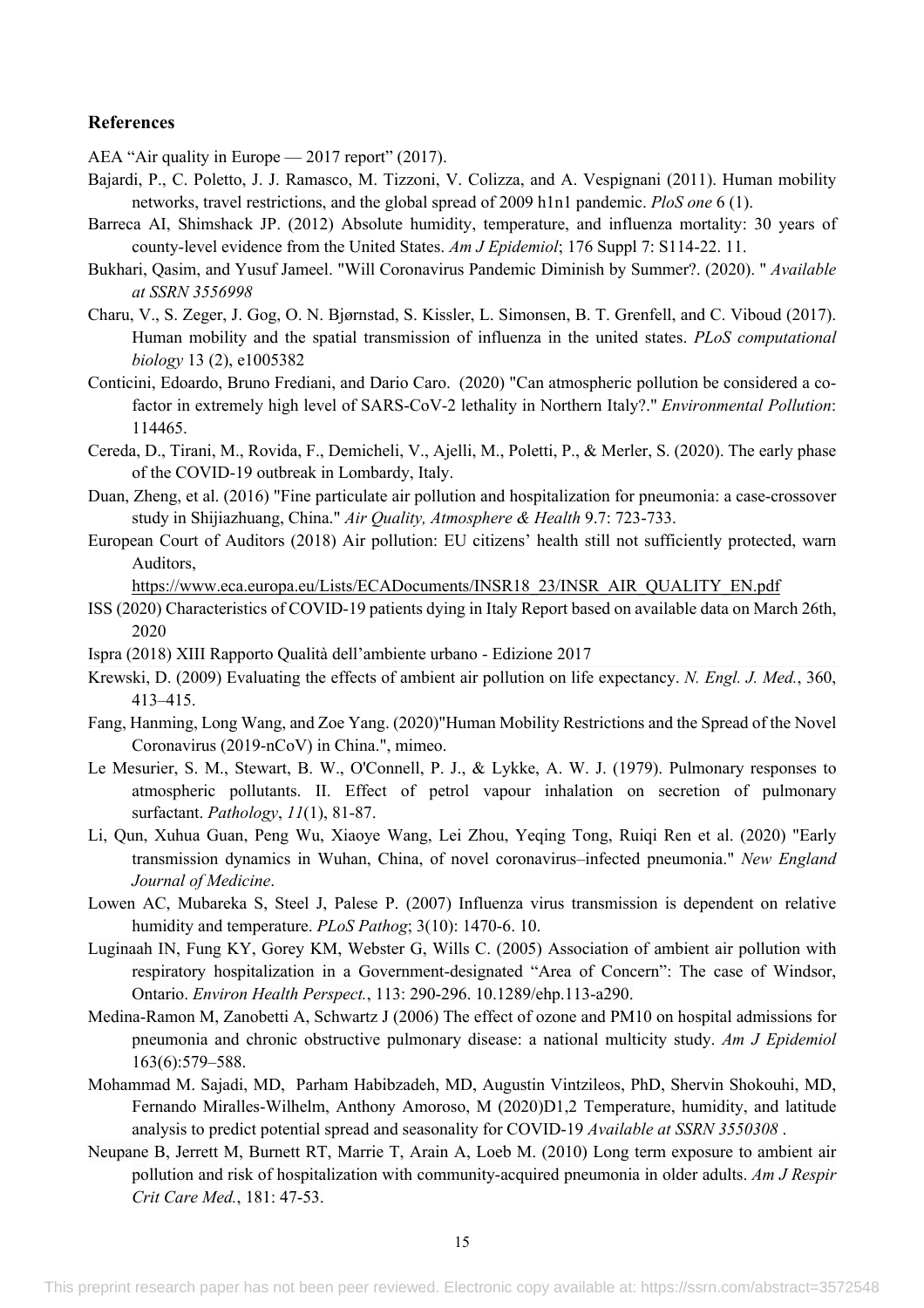- Neupane, Binod, et al. (2010) "Long-term exposure to ambient air pollution and risk of hospitalization with community-acquired pneumonia in older adults." *American journal of respiratory and critical care medicine* 181.1: 47-53.
- Nieman, G. F., Clark Jr, W. R., Wax, S. D., & Webb, S. R. (1980). The effect of smoke inhalation on pulmonary surfactant. *Annals of surgery*, *191*(2), 171.
- Pastva, A. M., Wright, J. R., & Williams, K. L. (2007). Immunomodulatory roles of surfactant proteins A and D: implications in lung disease. *Proceedings of the American Thoracic Society*, *4*(3), 252-257.
- Piazzalunga-Expert, A. (2020) Evaluation of the potential relationship between Particulate Matter (PM) pollution and COVID-19 infection spread in Italy, mimeo
- Pope, C.A., 3rd; Ezzati, M.; Dockery, D.W. (2009)Fine-particulate air pollution and life expectancy in the United States. *N. Engl. J. Med.*, 360, 376–386.
- Santus, Pierachille, et al. (2012) "How air pollution influences clinical management of respiratory diseases. A case-crossover study in Milan." *Respiratory research* 13.1: 95.
- Shaman J, Pitzer V, Viboud C, Lipsitch M, Grenfell B. (2009): Absolute Humidity and the Seasonal Onset of Influenza in the Continental US. *PLoS Curr*; 2: RRN1138. 12.
- Strak, M.; Janssen, N.A.; Godri, K.J.; Gosens, I.; Mudway, I.S.; Cassee, F.R.; Lebret, E.; Kelly, F.J.; Harrison, R.M.; Brunekreef, B.; et al. (2012) Respiratory health effects of airborne particulate matter: The role of particle size, composition, and oxidative potential-the RAPTES project. *Environ. Health Perspect*., 120, 1183–1189.
- Wang, Q. and J. E. Taylor (2016). Patterns and limitations of urban human mobility resilience under the influence of multiple types of natural disaster. *PLoS one* 11 (1)
- Wu, S.; Deng, F.; Hao, Y.; Wang, X.; Zheng, C.; Lv, H.; Lu, X.; Wei, H.; Huang, J.; Qin, Y.; et al. (2014) Fine particulate matter, temperature, and lung function in healthy adults: Findings from the HVNR study. *Chemosphere*, 108, 168–174
- Xiao W.M. et al. (2020) Exposure to air pollution and COVID-19 mortality in the United States, memo
- Zanobetti A, Schwartz J. (2006) Air pollution and emergency admissions in Boston, MA. *J Epidemiol Community Health.*, 60: 890-895. 10.1136/jech.2005.039834.
- Zehender, Gianguglielmo, et al. (2020) "Genomic Characterisation And Phylogenetic Analysis Of Sars-Cov-2 In Italy." *Journal of Medical Virology*.
- Zhang Y, He M, Wu S, Zhu Y, Wang S, Shima M, Tamura K, Ma L (2015) Short-term effects of fine particulate matter and temperature on lung function among healthy college students in Wuhan, China. *Int J Environ Res Public Health* 12(7):7777–7793.
- Zuk T, Rakowski F, Radomski JP. (2009) Probabilistic model of influenza virus transmissibility at various temperature and humidity conditions. *Comput Biol Chem*; 33(4): 339-43.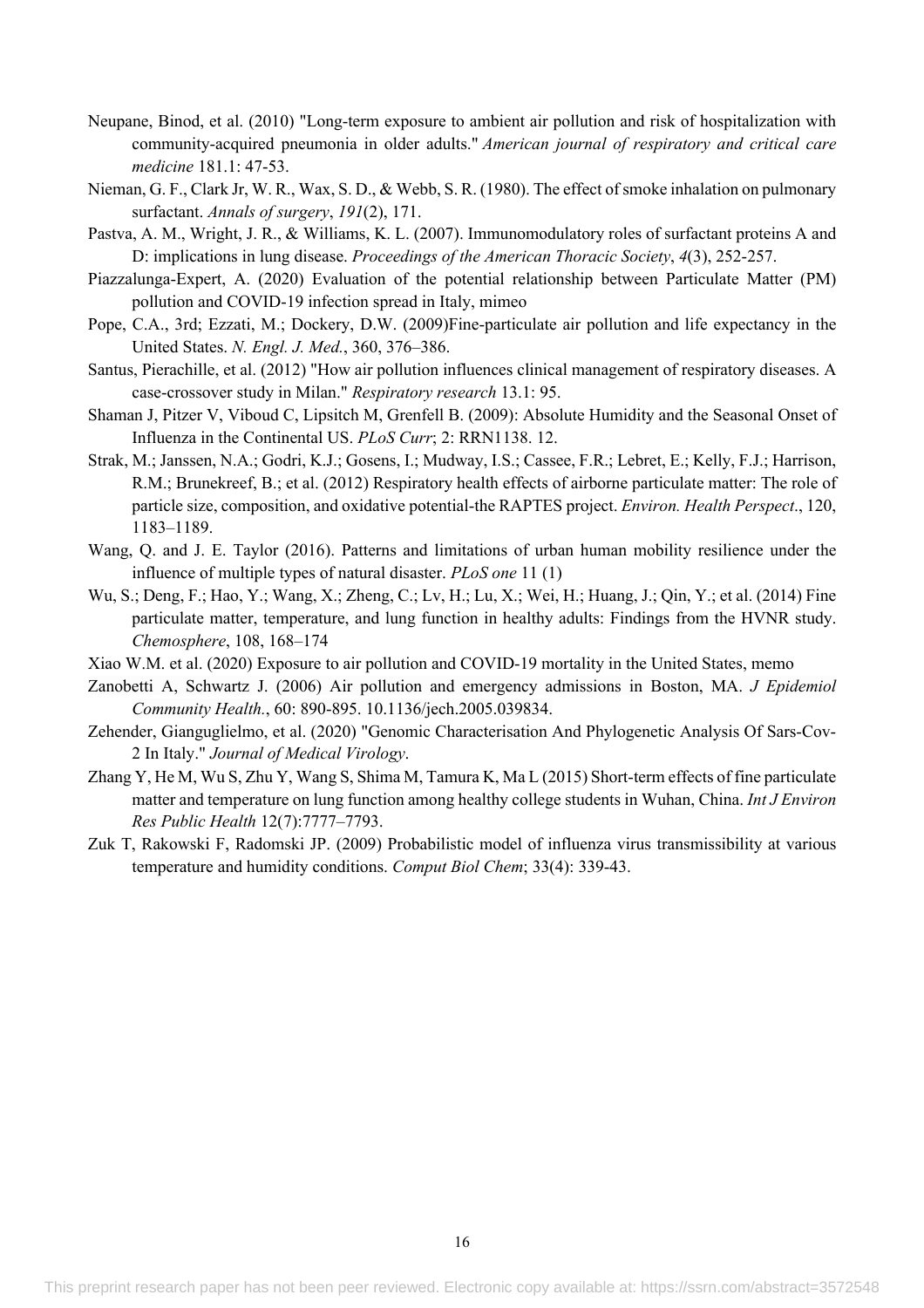# **Figure 1** – COVID-19 contagion and mortality: the role of pre-existing pollution

 *Panel A: contagion and PM2.5 Panel B: contagion and PM10*



 *Panel C: mortality and PM2.5 Panel D: mortality and PM10*

-.1 -.05 0 .05 .1 Linear Prediction

 $\overline{0}$ 

 $\overline{V}$ 

Linear Prediction

÷,

 $\overline{0}$ 

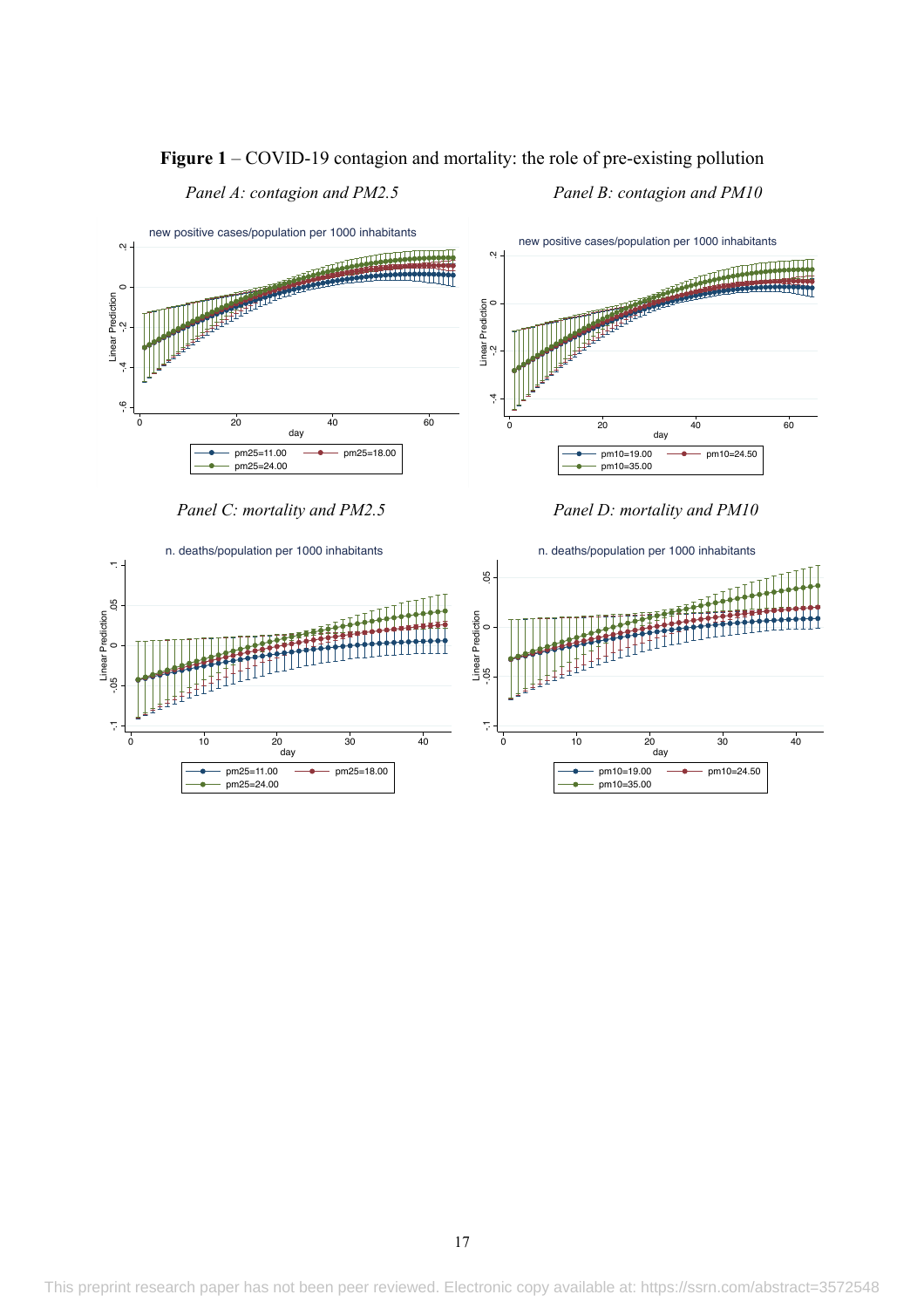**Figure 2** – COVID-19 contagion and mortality: the role of pre-existing pollution

 *Panel A: contagion and PM2.5 Panel B: contagion and PM10*





 *Panel C: mortality and PM2.5 Panel D: mortality and PM10*

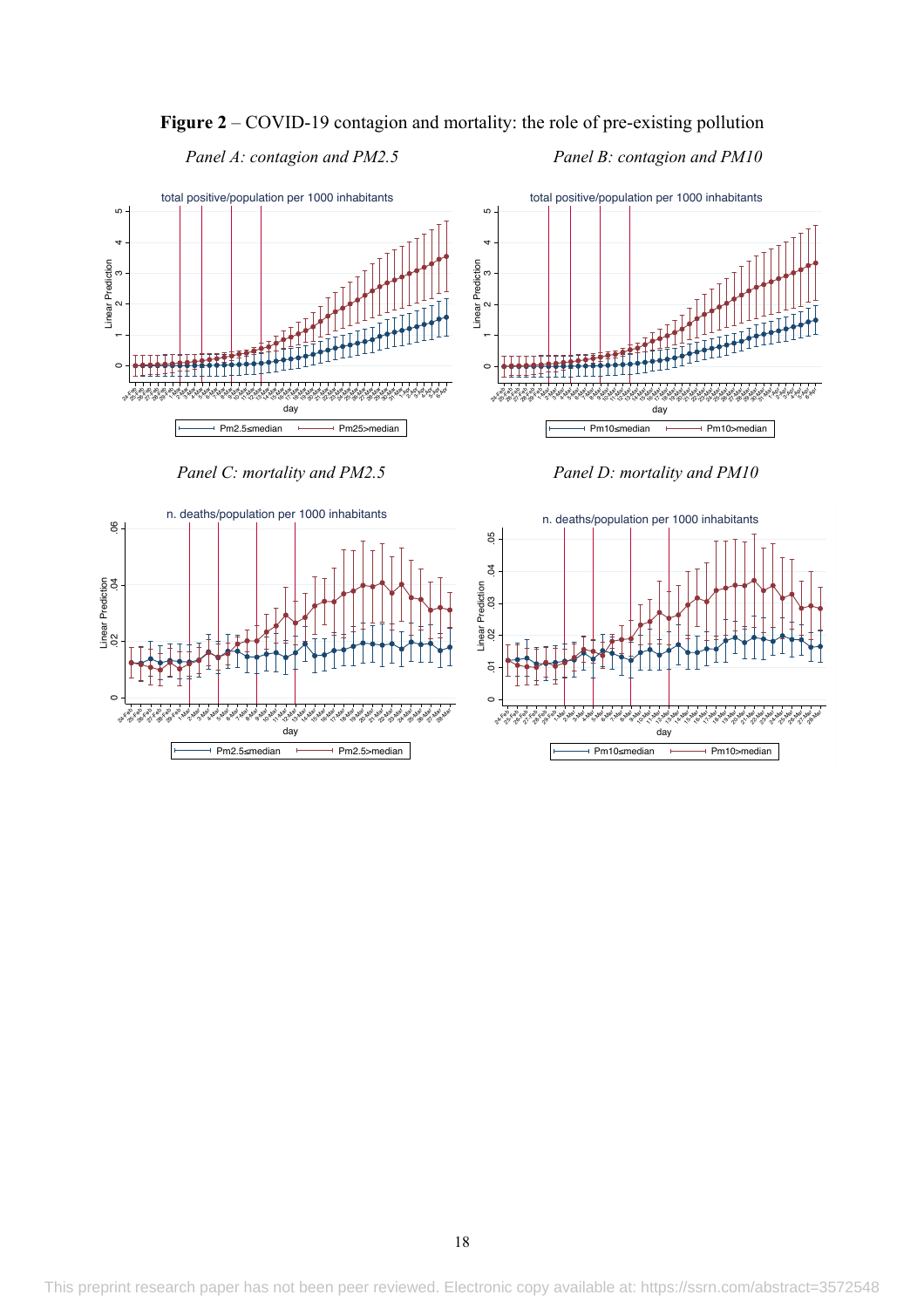| Date                                             | <b>Restriction</b>                                                                                                                                                                                | Location                                                                                                                                                                          | <b>Source</b>                                                                         |  |
|--------------------------------------------------|---------------------------------------------------------------------------------------------------------------------------------------------------------------------------------------------------|-----------------------------------------------------------------------------------------------------------------------------------------------------------------------------------|---------------------------------------------------------------------------------------|--|
| February 23rd<br>Full lockdown at district level |                                                                                                                                                                                                   | Lombardia (Bertonico,<br>Casalpusterlengo; Castelgerundo;<br>Castiglione D'Adda; Codogno;<br>Fombio, Maleo; San Fiorano,                                                          | https://www.gazz<br>ettaufficiale.it/eli<br>/id/2020/02/23/2<br>0A01228/sg            |  |
|                                                  |                                                                                                                                                                                                   | Somaglia, Terranova dei Passerini),<br>Veneto (Vo').                                                                                                                              |                                                                                       |  |
| February 25 <sup>th</sup>                        | All public and private events and<br>sport activities suspended; all school<br>trips, monthly free access to<br>museum suspended (national level)                                                 | Emilia Romagna, Friuli Venezia<br>Giulia, Lombardia, Veneto, Liguria,<br>Piemonte                                                                                                 | https://www.gazz<br>ettaufficiale.it/eli<br>/id/2020/02/25/2<br>0A01278/sg            |  |
| March 1st                                        | Partial lockdown (public events and<br>schools suspended; other activities<br>must ensure no big groups)                                                                                          | Emilia Romagna, Lombardia, Veneto;<br>Pesaro e Urbino, Savona,                                                                                                                    | https://www.gazz<br>ettaufficiale.it/eli<br>/id/2020/03/01/2                          |  |
|                                                  | Medium and Big-size enterprise<br>closed on weekends                                                                                                                                              | Bergamo, Lodi, Piacenza, Cremona                                                                                                                                                  | 0A01381/sg                                                                            |  |
| March 4 <sup>th</sup>                            | Public and private events suspended,<br>smart working highly encouraged,<br>elderly and unhealthy recommended<br>to stay home, Lockdown of schools<br>and universities and partial<br>limitations | Italy                                                                                                                                                                             | https://www.gazz<br>ettaufficiale.it/eli<br>/id/2020/03/04/2<br>0A01475/sg            |  |
| March 8 <sup>th</sup>                            | Full lockdown                                                                                                                                                                                     | Lombardia, Modena, Parma, Piacenza,<br>Reggio nell'Emilia, Rimini, Pesaro e<br>Urbino, Alessandria, Asti, Novara,<br>Verbano-Cusio-Ossola, Vercelli,<br>Padova, Treviso, Venezia. | https://www.gazz<br>ettaufficiale.it/eli<br>/id/2020/03/08/2<br>0A01522/sg            |  |
| March 10 <sup>th</sup>                           | Full lockdown                                                                                                                                                                                     | Italy                                                                                                                                                                             | http://www.gove<br>rno.it/it/articolo/f<br>irmato-il-dpcm-<br>9-marzo-<br>2020/14276# |  |

# **Table 1** – Restriction policies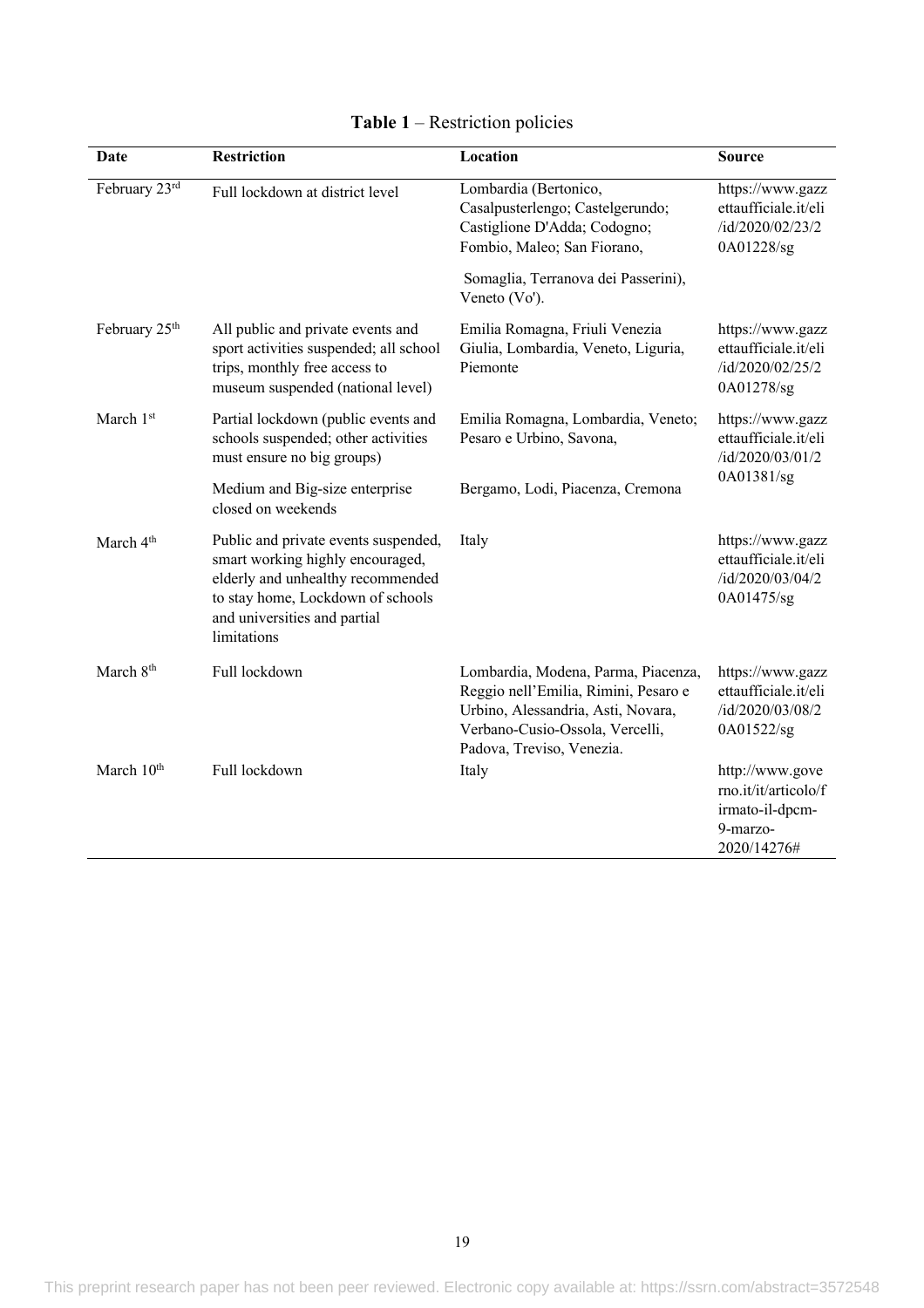| Dependent variables  | Description                                                                                                          |
|----------------------|----------------------------------------------------------------------------------------------------------------------|
| New_cases_pc         | Number of daily new COVID-19 cases (at province level) over total population, per<br>1,000 inhabitants)              |
| Deaths pc            | Average number of daily deaths at province level over total population, per 1,000<br>inhabitants)                    |
| Day                  | Number of days since the first case was detected (24 February 2020)                                                  |
| Lockdown             | Dummy = 1 if the province was on full lockdown (as for Table 1)                                                      |
| <b>PM10</b>          | Average of yearly mean values in mg/mc registered by city monitoring posts in the<br>i-th province (ISPRA 2018)      |
| PM2.5                | Average of yearly mean values in mg/mc registered by city monitoring posts in the<br>i-th province (ISPRA 2018)      |
| High temperature     | Dummy $= 1$ if the three days moving average of minimum temperature was higher<br>than $12^{\circ}$ C.               |
| Density              | Population density in the province (number of residents in the province divided by<br>province area)                 |
| Over <sub>65</sub>   | Number of residents aged $65+$ over total population, per 1,000 inhabitants.                                         |
| Income               | Average household disposable income in the province.                                                                 |
| Ventilators          | Number of lung ventilators per 1,000 inhabitants                                                                     |
| Public transport use | Number of people using public transports per 1,000 inhabitants.                                                      |
| Internal commuting   | Total (work and education) internal commuting flows in the i-th province (Census<br>data, ISTAT)                     |
| External commuting   | Total (work and education) commuting flows in the <i>i</i> -th province from other<br>provinces (Census data, ISTAT) |
| Day                  | Days since first case detected in Italy (24 February 2020)                                                           |
| Artisan              | Percent of micro (artisan) firms on total enterprises (Unioncamere-Movimprese,<br>2017);                             |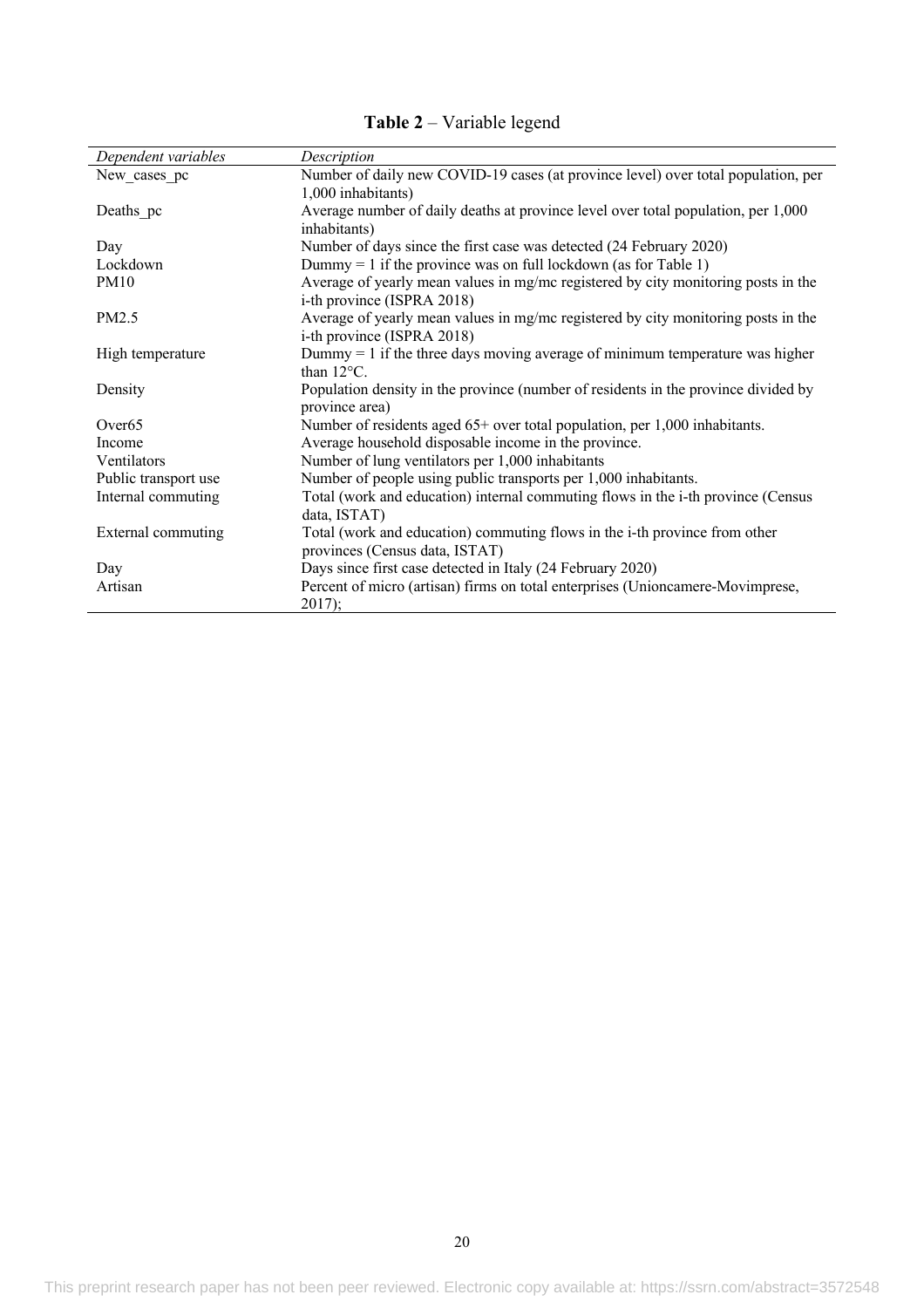| Variable             | Variation          | Mean    | Std. Dev.                 | Min              | Max            | <b>Observations</b>       |
|----------------------|--------------------|---------|---------------------------|------------------|----------------|---------------------------|
| New cases pc         | overall            | 0.051   | 0.088                     | $-0.108$         | 0.951          | $N = 3,506$               |
|                      | between            |         | 0.057                     | 0.003            | 0.297          | $n = 95$                  |
|                      | within             |         | 0.067                     | $-0.234$         | 0.705          | $T = 36.905$              |
| Deaths pc            | overall            | 0.0193  | 0.0274                    | $\boldsymbol{0}$ | 0.201          | $N = 2,883$               |
|                      | between            |         | $2.32e^{-02}$             | 0.00058          | 0.110          | $n = 91$                  |
|                      | within             |         | 0.0145                    | $-0.0733$        | 0.121          | $T = 31.6813$             |
| Day                  | overall            | 42.983  | 10.686                    | 25.000           | 61.000         | $N = 3,506$               |
|                      | between            |         | 0.103                     | 42.091           | 43.000         | $n = 95$                  |
|                      | within             |         | 10.686                    | 24.983           | 61.892         | $T = 36.9053$             |
| Lockdown             | overall            | 0.770   | 0.421                     | 0.000            | 1.000          | $N = 3,506$               |
|                      | between            |         | 0.024                     | 0.727            | 0.811          | $n = 95$                  |
|                      | within             |         | 0.420                     | $-0.041$         | 1.043          | $T = 36.9053$             |
| <b>PM10</b>          | overall            | 25.231  | 6.076                     | 12.000           | 40.000         | $N = 4,171$               |
|                      | between            |         | 6.101                     | 12.000           | 40.000         | $n = 67$                  |
|                      | within             |         | 7.99e <sup>-15</sup>      | 25.231           | 25.231         | $T = 43$                  |
| PM2.5                | overall            | 17.229  | 5.169                     | 6.00             | 17.30          | $N = 2,729$               |
|                      | between            |         | 5.200                     | 6.00             | 17.30          | $n = 74$                  |
|                      | within             |         | $3.70e^{-15}$             | 17.229           | 17.229         | $T = 36.878$              |
| High temperature     | overall            | 0.019   | 0.135                     | 0.000            | 1.000          | $N = 3,506$               |
|                      | between            |         | 0.094                     | 0.000            | 0.811          | $n = 95$                  |
|                      | within             |         | 0.097                     | $-0.792$         | 0.992          | $T = 36.9053$             |
| Density              | overall            | 263.747 | 351.832                   | 37.166           | 2623.520       | $N = 3,506$               |
|                      | between            |         | 353.262                   | 37.166           | 2623.520       | $n = 95$                  |
|                      | within             |         | 0.000                     | 263.747          | 263.747        | $T = 36.9053$             |
| Over <sub>65</sub>   | overall            | 236.812 | 24.844                    | 173.927          | 290.665        | $N = 3,506$               |
|                      | between            |         | 24.997                    | 173.927          | 290.665        | $n = 95$                  |
|                      | within             |         | $\boldsymbol{0}$          | 236.812          | 236.812        | $T = 36.9053$             |
| Income               | overall            | 0.111   | 0.072                     | 0.011            | 0.406          | $N = 3,506$               |
|                      | between            |         | 0.072<br>$\boldsymbol{0}$ | 0.011<br>0.111   | 0.406<br>0.111 | $n = 95$<br>$T = 36.9053$ |
|                      | within             | 0.000   | 0.000                     | 0.000            | 0.002          |                           |
| Ventilators          | overall<br>between |         | 0.000                     | 0.000            | 0.002          | $N = 3,506$<br>$n = 95$   |
|                      | within             |         | 0.000                     | 0.000            | 0.000          | $T = 36.9053$             |
| Public transport use | overall            | 0.167   | 0.195                     | 0.010            | 1.397          | $N = 3,506$               |
|                      | between            |         | 0.196                     | 0.010            | 1.397          | $n = 95$                  |
|                      | within             |         | 0.000                     | 0.167            | 0.167          | $T = 36.9053$             |
| Internal commuting   | overall            | 0.433   | 0.0488693                 | 0.286            | 0.577          | $N = 3,506$               |
|                      | between            |         | 0.0491291                 | 0.286            | 0.577          | $n = 95$                  |
|                      | within             |         | $\boldsymbol{0}$          | 0.433            | 0.433          | $T = 36.9053$             |
| External commuting   | overall            | 0.035   | 0.0209099                 | 0.004            | 0.113          | $N = 3,506$               |
|                      | between            |         | 0.0210198                 | 0.004            | 0.113          | $n = 95$                  |
|                      | within             |         | $\boldsymbol{0}$          | 0.035            | 0.035          | $T = 36.9053$             |
| Artisan              | overall            | 0.268   | 0.0612932                 | 0.118            | 0.382          | $N = 3,506$               |
|                      | between            |         | 0.0616517                 | 0.118            | 0.382          | 95<br>$n =$               |
|                      | within             |         | $1.48e^{-16}$             | 0.268            | 0.268          | $T = 36.9053$             |

# **Table 3** – Summary statistics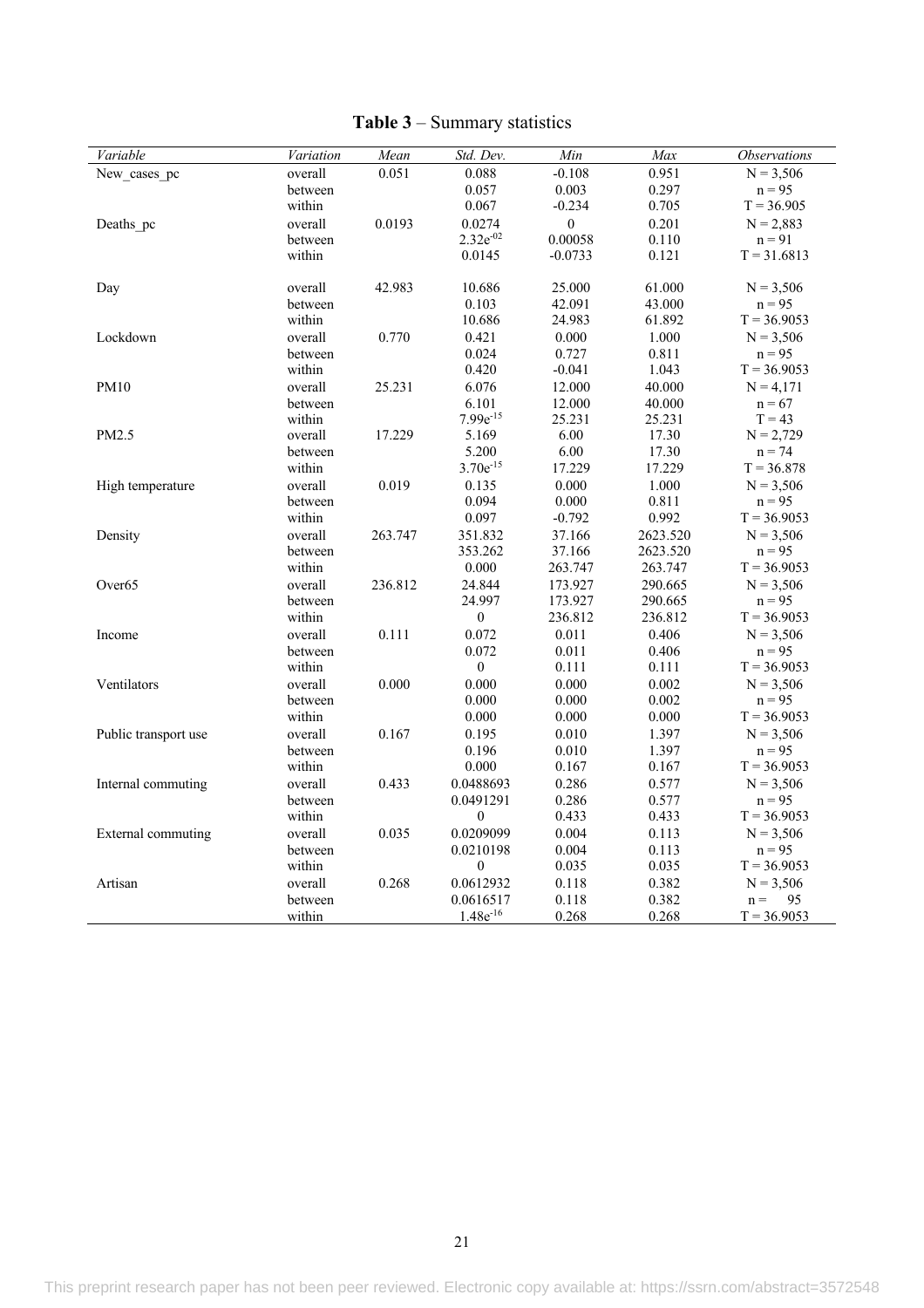| Dep. var: new cases pc | (1)               | (2)                                   | (3)           | (4)           |  |
|------------------------|-------------------|---------------------------------------|---------------|---------------|--|
|                        | Cross-section OLS |                                       |               |               |  |
|                        |                   | (tot. new cases as on March, $31st$ ) | Pooled OLS    |               |  |
|                        |                   |                                       |               |               |  |
| Day                    |                   |                                       | $0.0126**$    | $0.0133**$    |  |
|                        |                   |                                       | (0.00473)     | (0.00483)     |  |
| Day <sup>2</sup>       |                   |                                       | $-0.000103**$ | $-0.000109**$ |  |
|                        |                   |                                       | $(4.82e-05)$  | $(5.00e-05)$  |  |
| Lockdown               |                   |                                       | $-0.0258***$  | $-0.0265***$  |  |
|                        |                   |                                       | (0.00789)     | (0.00739)     |  |
| <b>PM10</b>            | $0.00332**$       |                                       | $0.00298**$   |               |  |
|                        | (0.00135)         |                                       | (0.00122)     |               |  |
| PM2.5                  |                   | $0.00388**$                           |               | $0.00390**$   |  |
|                        |                   | (0.00157)                             |               | (0.00155)     |  |
| High temperature       | 0.00678           | 0.00805                               | $-0.00678$    | 0.000366      |  |
|                        | (0.0153)          | (0.0146)                              | (0.0114)      | (0.0119)      |  |
| Density                | $-5.29e-06$       | $-9.23e-06$                           | $-2.61e-06$   | $-5.35e-06$   |  |
|                        | $(1.84e-05)$      | $(1.99e-05)$                          | $(8.29e-06)$  | $(9.51e-06)$  |  |
| Over <sub>65</sub>     | $-0.000662$       | $-0.000906*$                          | $-0.000722**$ | $-0.000808**$ |  |
|                        | (0.000449)        | (0.000518)                            | (0.000288)    | (0.000301)    |  |
| Income                 | $0.332*$          | $0.438**$                             | $0.148**$     | $0.168***$    |  |
|                        | (0.185)           | (0.188)                               | (0.0599)      | (0.0498)      |  |
| Ventilators            | $-37.03$          | $-32.23$                              | $-7.316$      | $-1.922$      |  |
|                        | (28.86)           | (46.48)                               | (20.12)       | (31.64)       |  |
| Public transport use   | 0.0678            | $0.0847*$                             | 0.0103        | 0.00976       |  |
|                        | (0.0412)          | (0.0422)                              | (0.0161)      | (0.0181)      |  |
| Internal commuting     | 0.271             | 0.217                                 | 0.0433        | $-0.000811$   |  |
|                        | (0.189)           | (0.211)                               | (0.0653)      | (0.0684)      |  |
| External commuting     | $-0.187$          | $-0.0521$                             | $-0.134$      | $-0.185$      |  |
|                        | (0.392)           | (0.410)                               | (0.187)       | (0.209)       |  |
| Artisan                | $0.469***$        | $0.487**$                             | $0.585***$    | $0.581***$    |  |
|                        | (0.142)           | (0.171)                               | (0.106)       | (0.106)       |  |
|                        |                   |                                       |               |               |  |
| Observations           | 95                | 76                                    | 3,506         | 2,803         |  |
| R-squared              | 0.400             | 0.426                                 | 0.338         | 0.330         |  |

# **Table 4** – Major factors explaining variation in COVID-19 contagion

Robust standard errors clustered at regional level in parentheses

\*\*\* p<0.01, \*\* p<0.05, \* p<0.1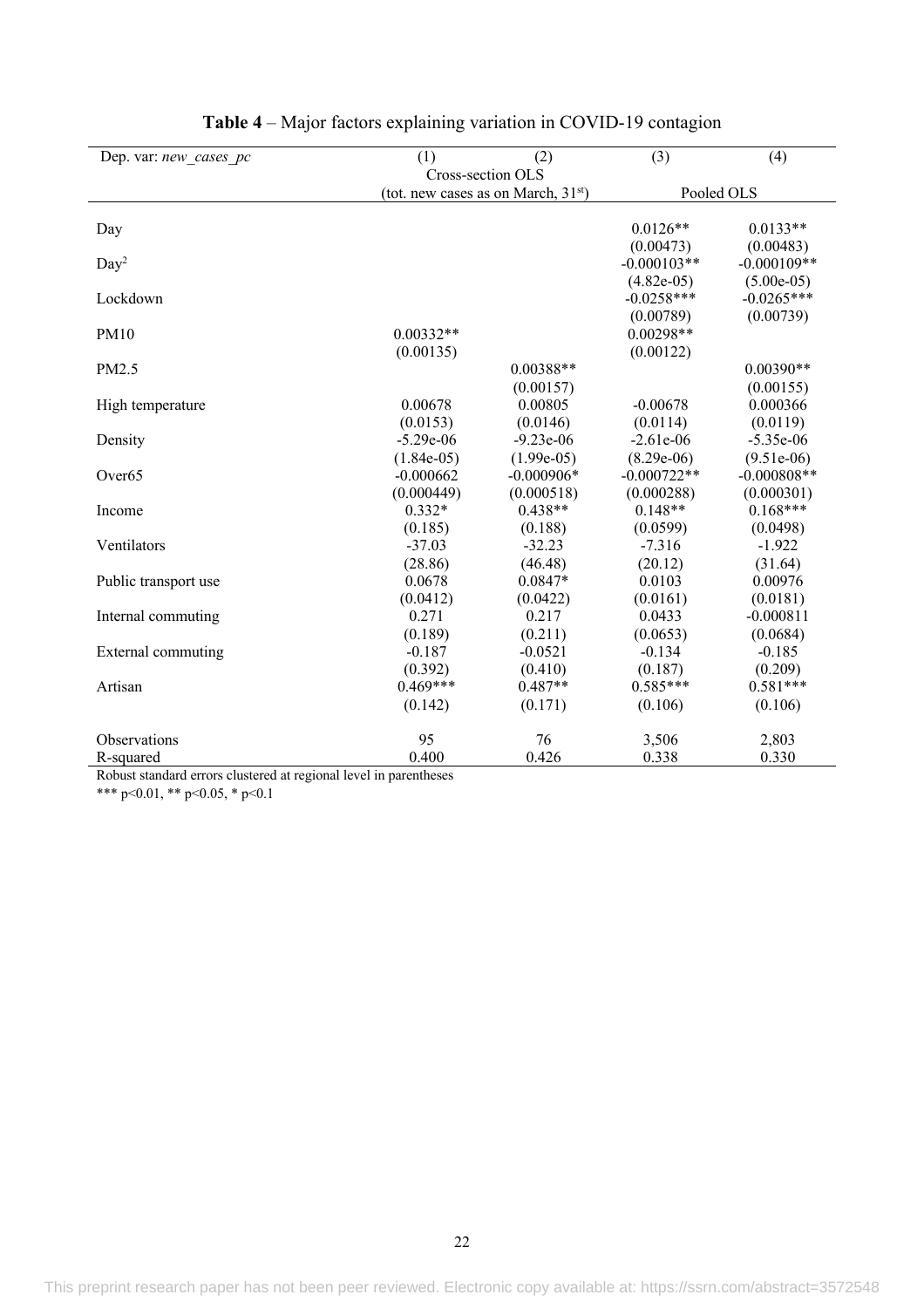| Dep. var: Deaths pc  | (1)                                                 | (2)          | (3)          | (4)          |  |
|----------------------|-----------------------------------------------------|--------------|--------------|--------------|--|
|                      | Cross-section OLS                                   |              |              |              |  |
|                      | Pooled OLS<br>(tot. new cases as on March, $28th$ ) |              |              |              |  |
| Day                  |                                                     |              | 0.00186      | 0.00233      |  |
|                      |                                                     |              | (0.00130)    | (0.00152)    |  |
| Day <sup>2</sup>     |                                                     |              | $-1.59e-05$  | $-2.05e-05$  |  |
|                      |                                                     |              | $(1.27e-05)$ | $(1.50e-05)$ |  |
| Lockdown             |                                                     |              | $-0.00141$   | $-0.00198$   |  |
|                      |                                                     |              | (0.00235)    | (0.00261)    |  |
| <b>PM10</b>          | $0.00123**$                                         |              | $0.00114**$  |              |  |
|                      | (0.000549)                                          |              | (0.000475)   |              |  |
| PM2.5                |                                                     | 0.00152      |              | $0.00134**$  |  |
|                      |                                                     | (0.000890)   |              | (0.000606)   |  |
| High temperature     |                                                     |              | $-0.00150$   | 0.00161      |  |
|                      |                                                     |              | (0.00470)    | (0.00395)    |  |
| Density              | 3.90e-06                                            | 3.15e-06     | 3.67e-06     | 2.98e-06     |  |
|                      | $(3.65e-06)$                                        | $(4.12e-06)$ | $(2.56e-06)$ | $(3.10e-06)$ |  |
| Over <sub>65</sub>   | $-2.90e-05$                                         | $-6.78e-05$  | $-8.82e-05$  | $-0.000139$  |  |
|                      | (0.000147)                                          | (0.000154)   | (0.000129)   | (0.000132)   |  |
| Income               | 0.0280                                              | 0.0240       | 0.0420       | 0.0309       |  |
|                      | (0.0348)                                            | (0.0429)     | (0.0267)     | (0.0308)     |  |
| Ventilators          | $-8.627$                                            | $-4.145$     | $-3.563$     | 3.323        |  |
|                      | (7.329)                                             | (14.42)      | (4.832)      | (10.92)      |  |
| Public transport use | 0.00481                                             | 0.00820      | $-0.000850$  | $-0.00215$   |  |
|                      | (0.0145)                                            | (0.0205)     | (0.0115)     | (0.0163)     |  |
| Internal commuting   | $-0.0274$                                           | $-0.0605$    | $-0.0423$    | $-0.0727**$  |  |
|                      | (0.0477)                                            | (0.0537)     | (0.0273)     | (0.0298)     |  |
| External commuting   | $-0.161$                                            | $-0.174$     | $-0.0827$    | $-0.0777$    |  |
|                      | (0.0980)                                            | (0.124)      | (0.0535)     | (0.0617)     |  |
| Artisan              | $0.267***$                                          | $0.288***$   | $0.217***$   | $0.243***$   |  |
|                      | (0.0367)                                            | (0.0282)     | (0.0477)     | (0.0485)     |  |
| Observations         | 87                                                  | 68           | 2,970        | 2,354        |  |
| R-squared            | 0.405                                               | 0.365        | 0.310        | 0.298        |  |

| Table 5 – Major factors explaining variation in COVID-19-related mortality |  |
|----------------------------------------------------------------------------|--|
|----------------------------------------------------------------------------|--|

Robust standard errors clustered at regional level in parentheses

\*\*\* p<0.01, \*\* p<0.05, \* p<0.1